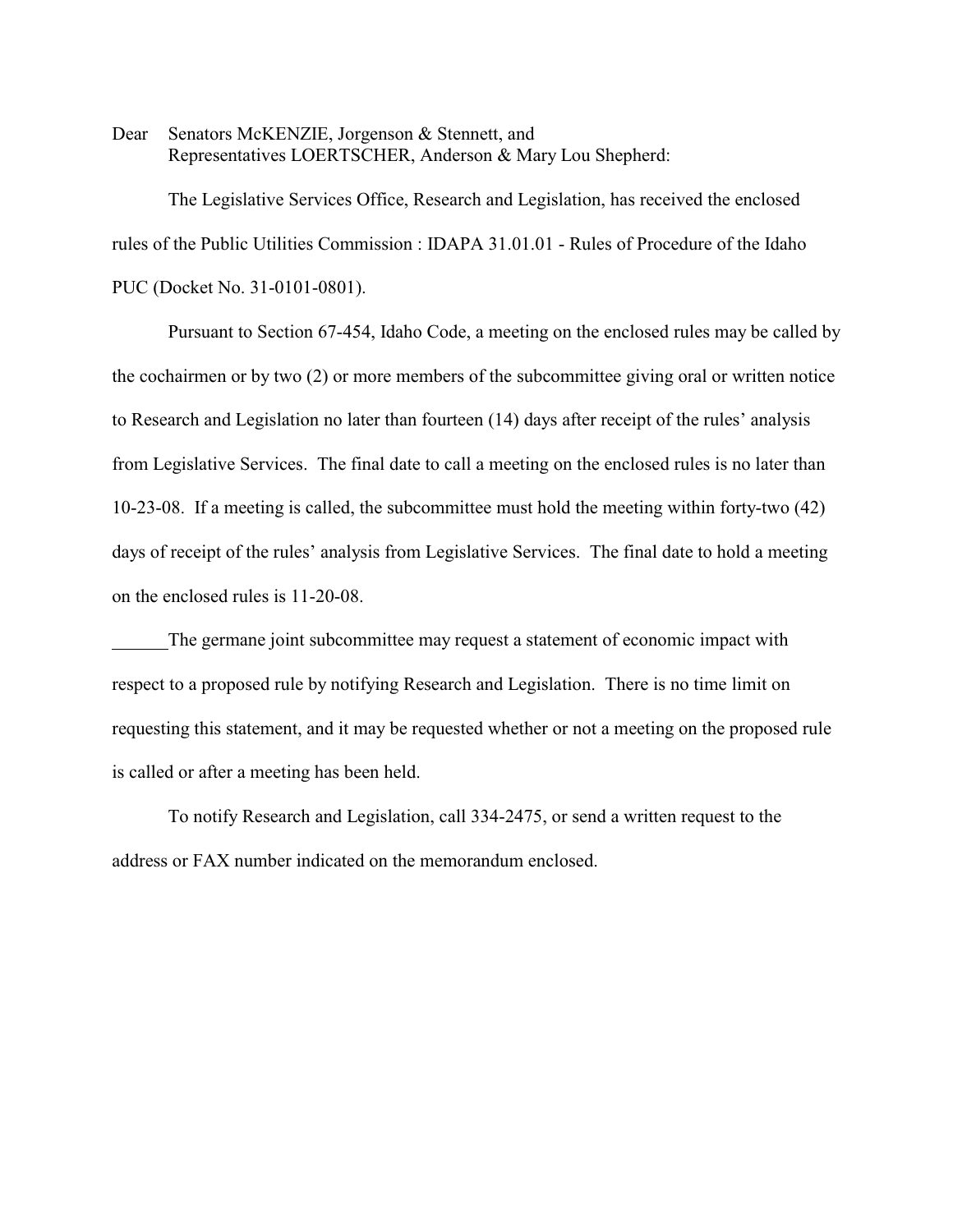# **MEMORANDUM**

| TO:      | Rules Review Subcommittee of the Senate State Affairs Committee and the<br>House State Affairs Committee |
|----------|----------------------------------------------------------------------------------------------------------|
| FROM:    | Research & Legislation Staff - Eric Milstead                                                             |
| DATE:    | October 3, 2008                                                                                          |
| SUBJECT: | Public Utilities Commission – IDAPA 31.01.01 (Docket No. 31-0101-0801)                                   |

The Public Utilities Commission has submitted notice of proposed rulemaking at IDAPA 31.01.01 – Rules of Procedure of the Idaho Public Utilities Commission. The proposed rules provide revisions relating to the Commission's rules of procedure, including those summarized below.

Among the more prominent revisions, the proposed rule:

- Increases the use of electronic filing relating to discovery-related documents and to documents that require the Commission's immediate action. (See Proposed Rule, Section 061)
- Revises provisions relating to information, including financial information, required in applications for new competitive local exchange carries. (See Proposed Rule, Section 114)
- Re-orders two customer notice rules previously found elsewhere in rule. These include rules governing notices to customers of proposed rate changes and rules requiring a utility to provide to the public a summary of its positions and testimony filed in cases under consideration. (See Proposed Rule, Sections 125 and 260)
- Provides that an applicant may file reply comments in modified procedure. (See Proposed Rule, Sections 202 and 204)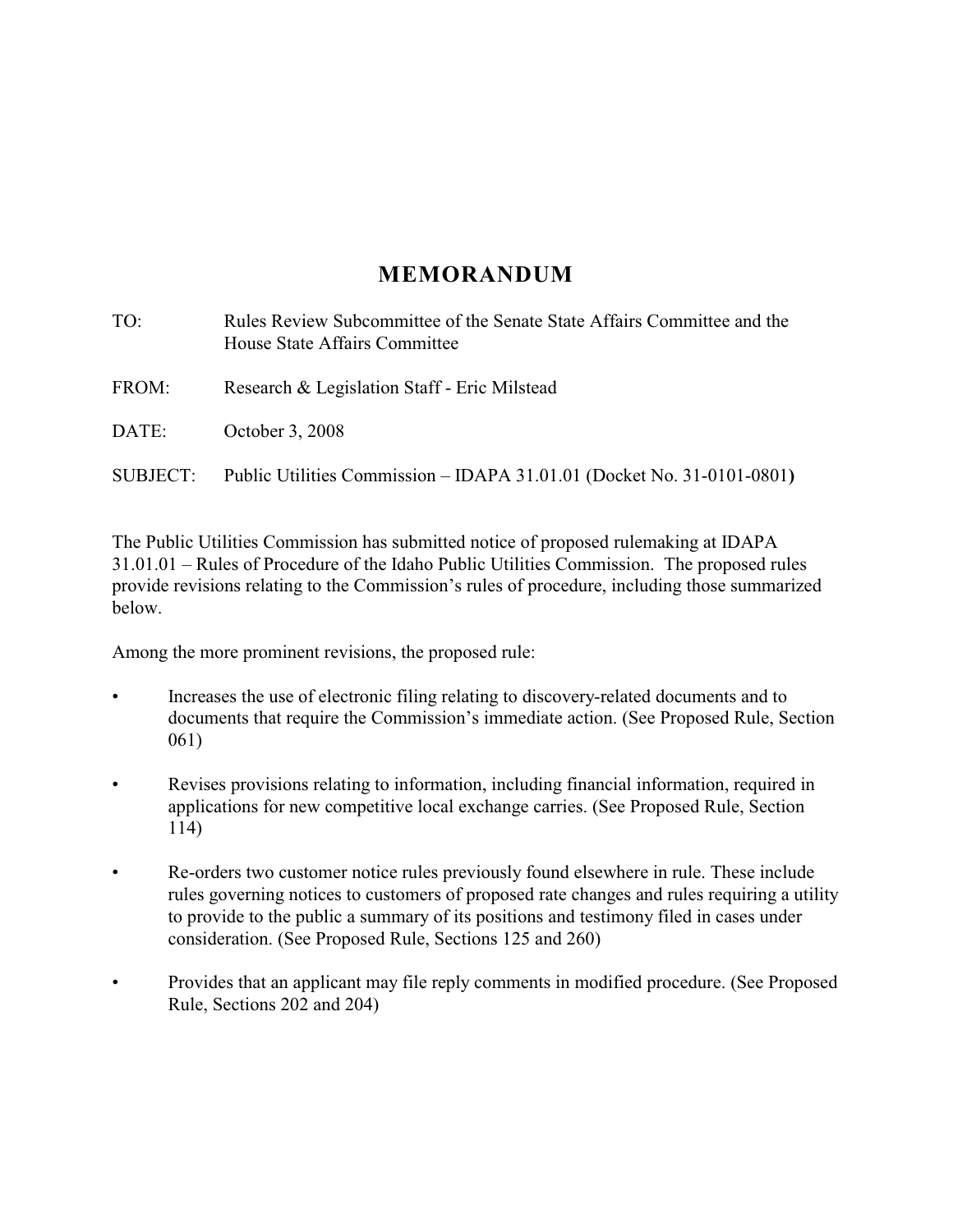- Other changes include a reduction in the time to answer discovery requests, from twentyeight to twenty-one days. (See Proposed Rule Section 228)
- Specifically describes two types of formal hearings conducted by the Commission–technical hearings and customer hearings. (See Proposed Rule, Section 241.04)

Other changes in the proposed rule are largely technical and housekeeping in nature, e.g., correcting citations, cross-references, etc.

The Commission's proposed rule appears to be authorized pursuant to Sections 61-601, 61-205, 61-401, and 61-404, Idaho Code.

cc: Idaho Public Utilities Commission Jean D. Jewell, Commission Secretary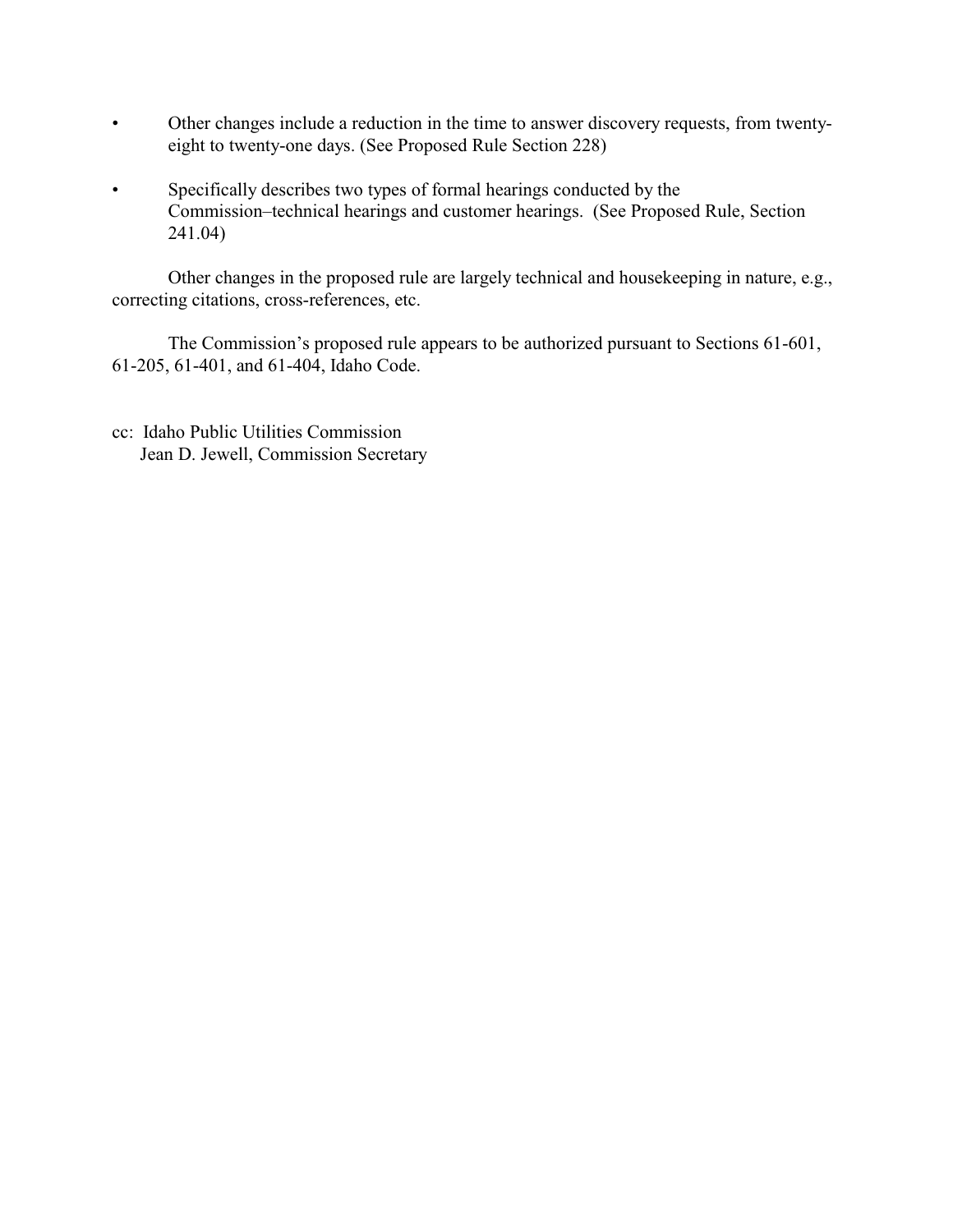# **IDAPA 31 - IDAHO PUBLIC UTILITIES COMMISSION 31.01.01 - RULES OF PROCEDURE OF THE IDAHO PUBLIC UTILITIES COMMISSION DOCKET NO. 31-0101-0801**

### **NOTICE OF RULEMAKING - PROPOSED RULE**

**AUTHORITY:** In compliance with Section 67-5221(1), Idaho Code, notice is hereby given that the Idaho Public Utilities Commission has initiated proposed rulemaking procedures. This action is authorized pursuant to Sections 61-205, 61-401, 61-404, and 61-601, Idaho Code.

**PUBLIC HEARING SCHEDULE:** Public hearing(s) concerning this rulemaking will be scheduled if requested in writing by twenty-five (25) persons, a political subdivision, or an agency, not later than October 15, 2008.

The hearing site will be accessible to persons with disabilities. Requests for accommodation must be made not later than five  $(5)$  days prior to the hearing, to the Commission's address below.

**DESCRIPTIVE SUMMARY:** The following is a non-technical explanation of the substance and purpose of the proposed rulemaking:

The Commission is proposing several changes to its Rules of Procedure. First, the Commission is proposing to amend Rules 12, 61, 63, and 229 to increase the use of electronic filing for discovery-related documents and documents requiring immediate action by the Commission. To reduce printing costs and save resources, the Commission proposes in Rule 62 and 231 to allow printing on both sides of a page. Third, Rule 114 codifies the information that competitive local exchange carriers must file in their applications to provide local exchange service in Idaho. The requirements set out in Rule 114 were previously contained in the Commission's Procedural Order No. 26665.

Fourth, the Commission proposes to move two customer notice rules (IDAPA 31.21.02.102 and .105) to the Rules of Procedures as Rules 125 and 260, respectively. Fifth, the Commission proposes to amend its Rules 202 and 204 to allow an applicant to file reply comments in cases processed under Modified Procedure. Sixth, the Commission proposes to shorten the time to answer discovery requests in Rule 228 from twenty-eight (28) days to twenty-one (21) days. Next, the Commission proposes to delineate two types of formal hearings in Rule 241: technical hearings and customer hearings. The Commission also proposes to amend Rules 67, 233, and 267 to require that trade secrets and other documents exempt from public inspection be printed on yellow paper for easy identification. Finally, the Commission is proposing several other amendments to its rules to improve readability; eliminate ambiguities; correct citations and cross-references; and to make other housekeeping changes (e-mail addresses and zip codes).

FEE SUMMARY: There are no fees associated with this proposed rulemaking.

**FISCAL IMPACT:** There is no fiscal impact on the state general fund in excess of ten thousand dollars (\$10,000) during the fiscal year. The increased use of electronic filing and printing on both sides of a page will allow utilities and other persons to reduce printing costs and save resources.

**NEGOTIATED RULEMAKING:** Pursuant to 67-5220(1), Idaho Code, formal negotiated rulemaking was not conducted but utilities and other parties were invited to suggest changes to the Commission's Rules of Procedure. In addition, many of the proposed changes are non-substantive in nature.

**ASSISTANCE ON TECHNICAL QUESTIONS, SUBMISSION OF WRITTEN COMMENTS:** For assistance on technical questions concerning the proposed rule, contact Donald L. Howell, II, Deputy Attorney General, at (208) 334-0312.

Anyone may submit written comments regarding this proposed rulemaking. All written comments must be directed to the Commission Secretary and must be delivered on or before October 22, 2008. Persons desiring to comment are encouraged to submit written comments at their earliest convenience rather than wait until the comment deadline.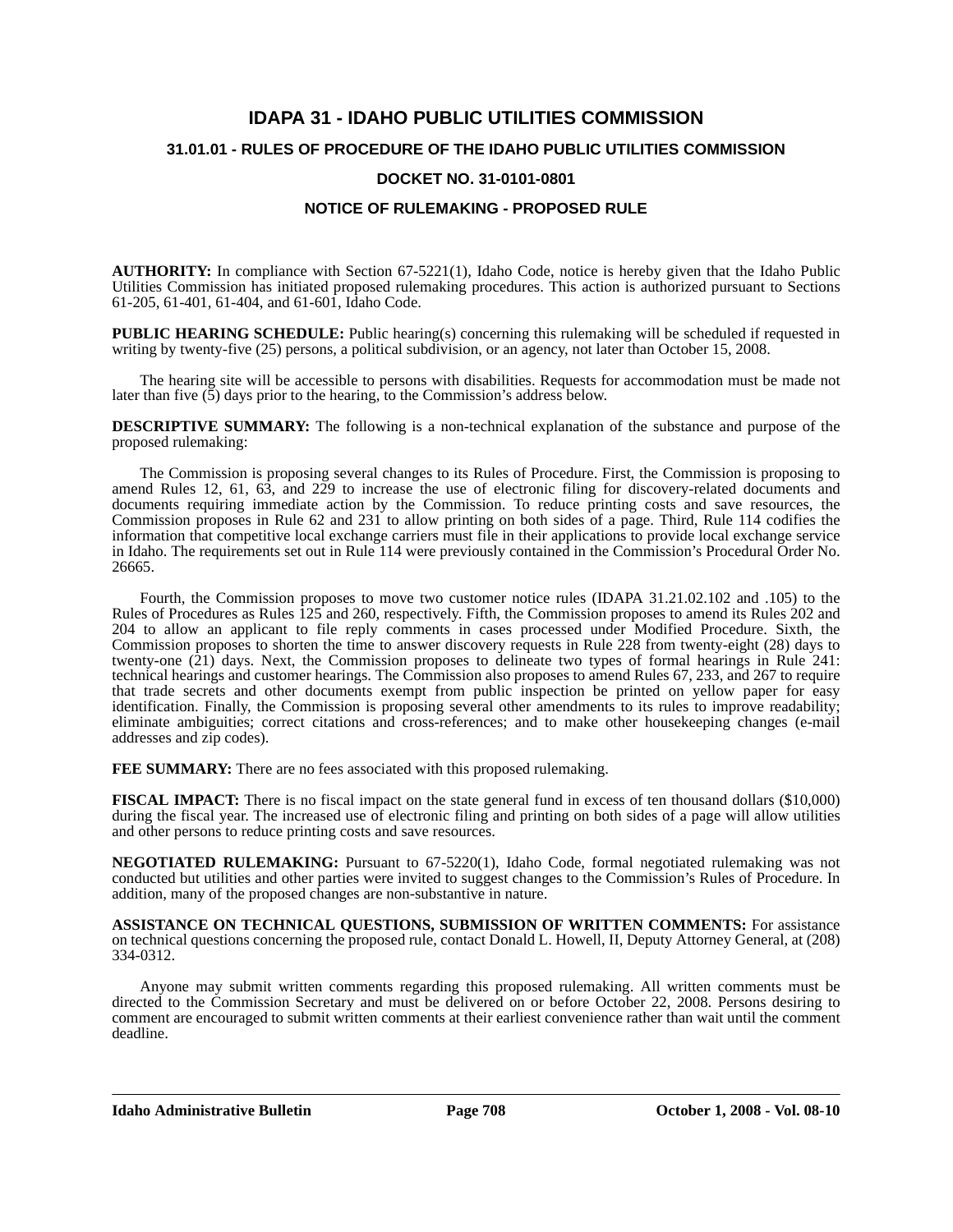DATED this 21stday of August, 2008.

Jean D. Jewell Commission Secretary PO Box 83720 Boise, ID-83720-0074 472 W Washington<br>
Telephone: (208) 334-0338 Boise, Idaho 83702-5918 Telephone: (208) 334-0338 Facsimile: (208) 334-3762

Street address for express delivery:

# **THE FOLLOWING IS THE TEXT OF DOCKET NO. 31-0101-0801**

#### **012. OFFICE -- OFFICE HOURS -- FAX NUMBER -- MAILING, ELECTRONIC AND STREET ADDRESSES – DROP BOX (RULE 12).**

The principal office of the Commission is in Boise, Idaho. This office is open from 8 a.m. to 5 p.m., except Saturday, Sunday and legal holidays. The Commission's telephone number is (208) 334-0300. The hearing or speech impaired may reach the Commission through the Idaho Telecommunications Relay Service by dialing 711. The Commission has no drop box for filing documents after the close of business.  $\left(3\text{-}16\text{-}04\right)$ 

**01. Fax Number, Mailing and Street Addresses**. The Commission's FAX number is (208) 334-3762. The Commission's mailing address is: Idaho Public Utilities Commission, PO Box 83720, Boise, Idaho 83720-0074. The street address of the Commission is: 472 West Washington, Boise, Idaho 83702-59*83*18. Except as noted in Subsection 012.03, of this rule, *A*<sub>a</sub>ll documents filed in all proceedings must be filed with the Commission at one (1) of these addresses. (4-5-00)( of these addresses. *(4-5-00)*( )

**02. Electronic Address Internet Homepage**. The Commission's electronic address for its Internet homepage is www.puc.idaho.gov.  $\left(4-5-00\right)$  (4.4.5)

**03. Electronic Address**. The Commission's electronic address for filing authorized documents per Subsections  $061.02$  through  $061.04$  is: secretary@puc.idaho.gov.

# *(BREAK IN CONTINUITY OF SECTIONS)*

#### 014. COMMISSION SECRETARY -- COMMUNICATIONS WITH COMMISSION -- TIMELY FILING **(RULE 14).**

**01. The Commission Secretary**. The Commission Secretary is the custodian of all public files of the Commission and is responsible for service of all orders and notices of the Commission and of all complaints filed with the Commission. Unless otherwise directed by order, the Commission Secretary issues all official notices of the Commission. All written communications and documents that are intended to be part of an official Commission record (other than a hearing record) must be filed with the Commission Secretary.

**Timely Filing**. Unless otherwise provided by statutes, these rules, order or notice, documents are considered filed when received by the Commission Secretary, not when mailed or otherwise transmitted.  $($  )

**03. Case Information**. Information concerning proceedings before the Commission or the status of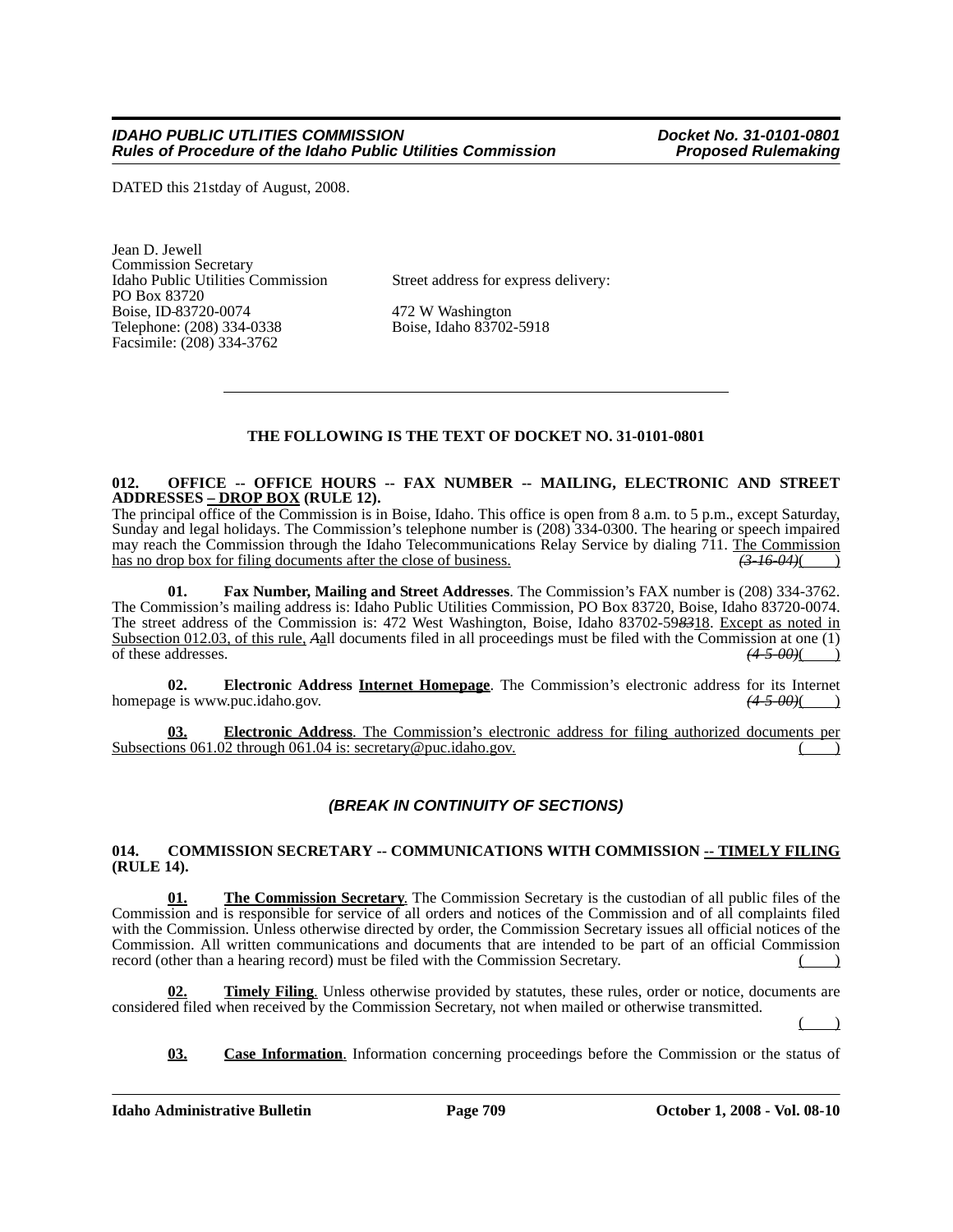any matter before the Commission is available from the Commission Secretary <u>or the Commission's Internet</u><br>homepage.  $(7.193( )$ homepage. *(7-1-93*( )

### *(BREAK IN CONTINUITY OF SECTIONS)*

**054. FORMAL COMPLAINTS -- DEFINED --** *FORM AND* **CONTENTS AND PROCESS (RULE 54).** All pleadings charging <u>utilities or</u> other person(s) with acts or omissions under law administered by the Commission are called "formal complaints." Formal complaints must be in writing and:  $(71-93)$  (7) are called "formal complaints." Formal complaints must be in writing and:

**01.** *Be in Writing* Name the Respondent. State the name of the utility or person complained against ordent).  $(71.93)($ (the respondent).

**02.** *Fully* **State the** *Acts* **Facts**. Fully state the *acts or things done or omitted to be done by the persons complained against by reciting the* facts constituting the acts or omissions of the utility or person against whom the complaint is filed and the dates when *they* the acts or omissions occurred*,*. *(7-1-93)*( )

03. Refer to Statutes, Rules, Orders or Other Controlling Law Involved Applicable Provisions.<br>Refer to the specific provision of statute, rule, order, notice, tariff or other controlling law that the utility or person has violated. *(7-1-93)*( )

**04.** *Pray for* State the Relief Desired. State what action or outcome should be taken to resolve the complaint.  $(7-1-93)($ complaint. *(7-1-93)*( )

**05.** *Name the Respondent* **Process**. *State the name of the person complained against (the respondent).The utility, carrier or other person against whom the formal complaint is directed may be served by the complainant.* The Commission encourages the use of informal proceeding (see Rules 21 through 26) to resolve or settle formal complaints. The Commission shall determine how a formal complaint should be processed, e.g., issuance of a summons, open an investigation, informal procedure with Staff. The Commission Secretary *will* may serve a copy of the formal complaint upon the utility or person to which the formal complaint is directed.

*(7-1-93)*( )

# *(BREAK IN CONTINUITY OF SECTIONS)*

#### **061. FILING DOCUMENTS WITH THE COMMISSION -- NUMBER OF COPIES -- DISCOVERY -- FACSIMILE** *TRANSMISSION* **(FAX) AND ELECTRONIC FILING (RULE 61).**

The following numbers of documents *must* shall be filed with the Commission Secretary:  $(7-1-93)()$ 

**01. Printed Filings**. When filing printed material: (4-5-00)

**a.** In utilities cases (other than those cases specified <u>in Subsections 061.01.b. and 061.01.c.</u> *below* of this rule): *(3-16-04)*( )

i. Pleadings (applications, petitions, complaints, motions, answers and consent agreements)--an and seven (7) copies. (7-1-93) original and seven  $(7)$  copies.

ii. Briefs, proposed orders, statements of position, and exceptions under Rule 312--eight (8) copies.  $(4-5-00)$ 

iii. Prepared testimony and exhibits--nine (9) copies (one (1) copy designated as reporter's copy) plus *computer disk* CD-ROM as required by Rule 231.05. *(7-1-93)*( )

*iv. Discovery-related documents (notice of deposition, production requests, written interrogatories,*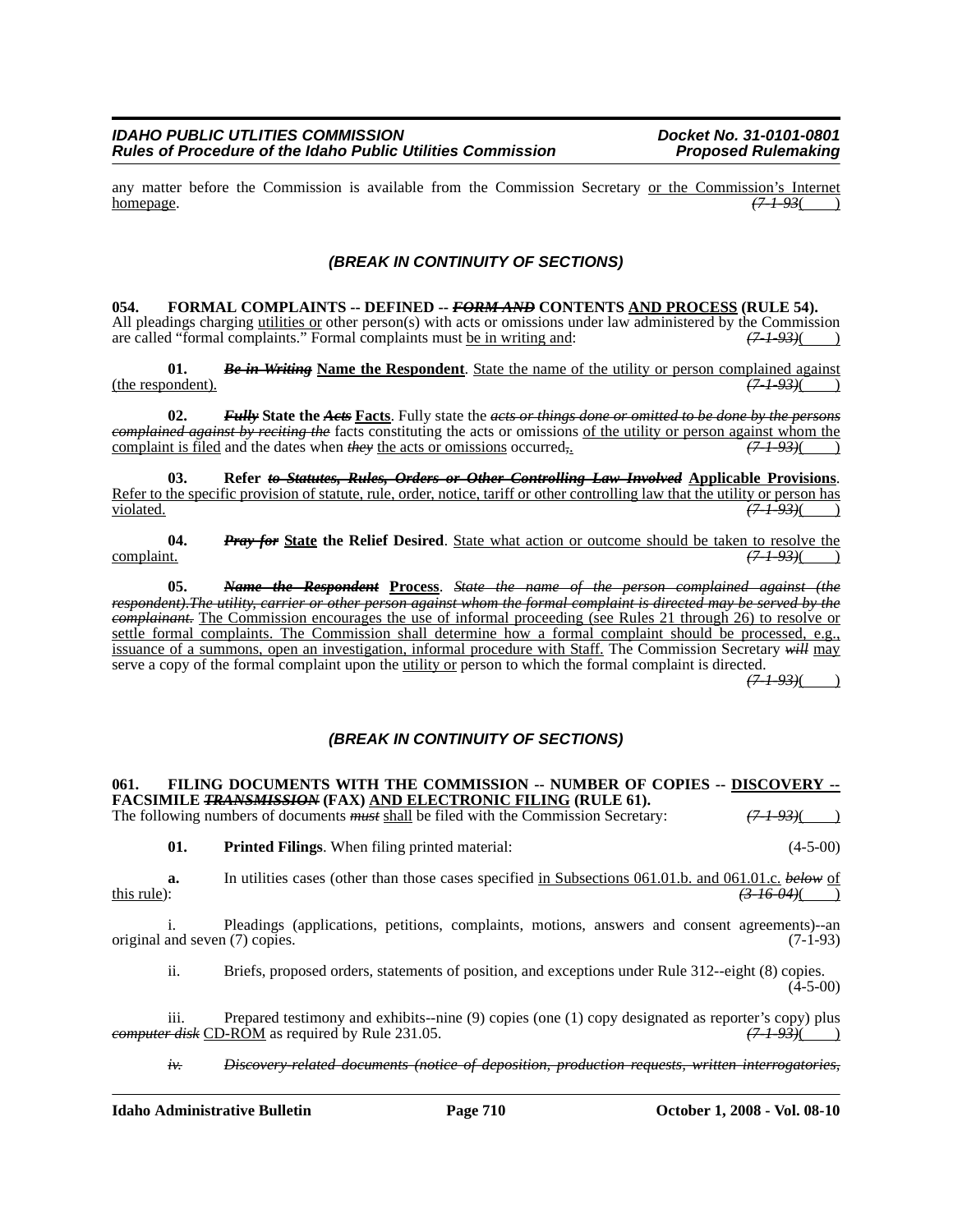| <b>IDAHO PUBLIC UTLITIES COMMISSION</b>                     |  |
|-------------------------------------------------------------|--|
| Rules of Procedure of the Idaho Public Utilities Commission |  |

*IDAHO PUBLIC UTLITIES COMMISSION Docket No. 31-0101-0801* **Proposed Rulemaking** 

*requests for admission, answers to discovery, explanations in lieu of discovery under Rule 225 and objections to* discovery) three (3) copies except as requested pursuant to Rule 229. **b.** Security issuance cases: (4-5-00) i. Pleadings--an original and four (4) copies. (7-1-93) ii. Other documents except for discovery-related documents--*five* three (*5*3) copies. *(7-1-93)*( ) *iii. Discovery-related documents-three (3) copies. (7-1-93)* **c.** Telecommunication interconnection agreements: (3-16-04)

i. Pleadings--an original. (3-16-04) ii. All other documents--two (2) copies. (3-16-04)

**02. Filing Discovery**. Discovery-related documents (notice of taking deposition, production requests, written interrogatories, requests for admission, answers to discovery, explanations in lieu of discovery under Rule 225, and objections to discovery) shall be filed in either printed or electronic format.

**a.** If printed filing -- three (3) copies to the Commission Secretary.

**b.** If electronic filing -- the discovery document(s) shall be submitted to the Commission Secretary as attachments to an e-mail or placed on a CD-ROM and the CD-ROM is filed with the Secretary. The electronic discovery documents shall be in a computer searchable form of Adobe Acrobat in portable document format (PDF) without password protection. The transmitting e-mail or CD-ROM shall be labeled with the case number, case name, and the name of the person and the party submitting the discovery.

**0***2***3. FAX and Electronic Filings**. *Pleadings (including supporting affidavits, memoranda, etc.) not exceeding ten (10) pages in length, notice of taking depositions, n*Notices of withdrawal of party or of withdrawal of representative, stipulations, and documents requiring *urgent* emergency or immediate action by the Commission may be filed with the Commission Secretary as an attachment to an e-mail or by facsimile transmission (FAX). The attached electronic document shall be in a computer searchable form of Adobe Acrobat (PDF) without password protection. Whenever any such document is filed by electronic mail or by FAX, *originals* the required number of printed documents per Subsection 061.01 must be delivered to the Commission by overnight mail on the next working day. The use of electronic mail or FAX is prohibited to file prepared testimony and exhibits, *requests for or answers to* discovery-related documents *(other than notices of taking deposition)*, or any other documents except as authorized by this paragraph. authorized by this paragraph.

**034.** Reducing the Number or Changing the Form of *Copies* Filing. The Commission Secretary is authorized to reduce the number of required copies or allow electronic copies to be filed in lieu of a printed original or copies.<br>  $\overrightarrow{346.04}$  ( or copies. *(3-16-04)*( )

### **062. FORM OF DOCUMENTS (RULE 62).**

**01. Information to be Listed**. All documents listed in Rule 61 submitted by a party and intended to be part of the record must:  $(7-1-93)$ 

**a.** Be submitted on white eight and one-half inch by eleven inch (8 1/2" by 11") paper copied on either one (1) side *only* or both sides (duplexed); *(7-1-93)*( )

| <b>b.</b> |  | State the case caption, case number and title of the document; | $(7-1-93)$ |
|-----------|--|----------------------------------------------------------------|------------|
|-----------|--|----------------------------------------------------------------|------------|

**c.** Include on the upper left corner of the first page: (3-16-04)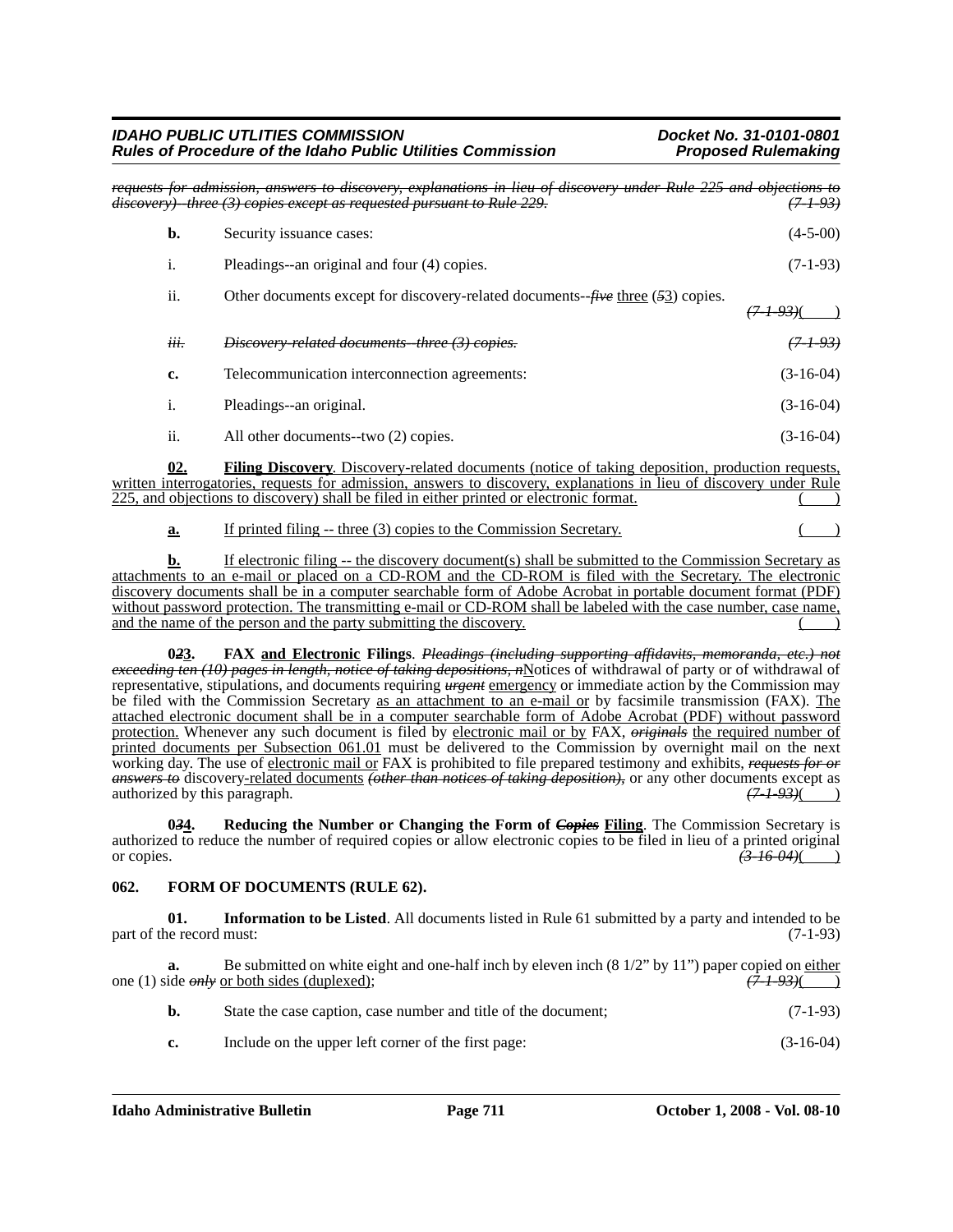|                | <b>IDAHO PUBLIC UTLITIES COMMISSION</b><br><b>Rules of Procedure of the Idaho Public Utilities Commission</b>                                                                                                                                                                                                                                                                                  | Docket No. 31-0101-0801<br><b>Proposed Rulemaking</b>                                                    |
|----------------|------------------------------------------------------------------------------------------------------------------------------------------------------------------------------------------------------------------------------------------------------------------------------------------------------------------------------------------------------------------------------------------------|----------------------------------------------------------------------------------------------------------|
| $\mathbf{i}$ . | The name $(s)$ ;                                                                                                                                                                                                                                                                                                                                                                               | $(3-16-04)$                                                                                              |
| ii.            | Mailing, street and e-mail address(es); and                                                                                                                                                                                                                                                                                                                                                    | $(3-16-04)$                                                                                              |
| 111.           | questions about the document can be directed; and                                                                                                                                                                                                                                                                                                                                              | Telephone and FAX number(s) of the person(s) filing the document or the person(s) to whom<br>$(3-16-04)$ |
| d.             | Have at least one-inch (1") left and top margins.                                                                                                                                                                                                                                                                                                                                              | $(7-1-93)$                                                                                               |
| 02.            | <b>Example.</b> These documents complying with this rule will be in the following form:                                                                                                                                                                                                                                                                                                        |                                                                                                          |
|                | Name of Representative (State Bar No. if applicable)<br>Mailing Address of Representative<br>Street Address of Representative (if different)<br>Telephone Number of Representative<br>FAX Number of Representative (if there is one)<br>E-mail address (if available)<br>Attorney/Representative (for Name of Party)<br>BEFORE THE IDAHO PUBLIC UTILITIES COMMISSIONS<br>(Title of Proceeding) |                                                                                                          |
|                |                                                                                                                                                                                                                                                                                                                                                                                                | CASE NO. ABC-X-XX-XX<br><b>TITLE OF DOCUMENT</b><br>$(3-16-04)$                                          |

**03. Identification of Parties**. Every document filed under this rule must identify the party filing it in its title. The party must be identified by both the party's designation as a party (e.g., intervenor) and the party's name. For example, the Intervenor ABC Company would title its motion to strike as "Motion to Strike of Intervenor ABC Company." A short title of the document must appear at the bottom left corner of each page of the document. For example, the short title of the motion above could be: "ABC's Motion to Strike." (7-1-93) example, the short title of the motion above could be: "ABC's Motion to Strike."

#### **063. SERVICE ON PARTIES AND OTHER PERSONS (RULE 63).**

**01. Service in General**. All documents referred to in Rule 61 (except as noted below) must be served upon the representatives of every party of record concurrently with filing with the Commission Secretary. When a document has been filed with the Commission Secretary by FAX or electronic mail, it must be served upon all other parties with FAX facilities or by *FAX* electronic mail, respectively. *and upon the remaining parties* For parties without electronic capability, service shall be made by overnight mail, hand delivery, or the next best available service if these services are not available. *The Commission may direct that service be accomplished by electronic mail.* The Commission may direct that some or all of these documents be served on interested or affected persons who are not parties. The Commission Secretary's notice of parties (and revisions to it) will list all persons whom the parties must serve and their representatives as of the date of the notice or its revision.  $\left(3\right.16\$ parties must serve and their representatives as of the date of the notice or its revision.

**<u>Service by Electronic Mail.** The Commission may direct or the parties may agree that service</u> among parties be accomplished  $\overline{b}$  by electronic mail.

**03. Service of Discovery**. The service of discovery documents on parties shall be accomplished by electronic mail (as attachments to e-mail). For parties without electronic mail capability, service shall be made by overnight mail, hand delivery, or the next best available service if these services are not available. See Rule 229.

 $($  )

### *(BREAK IN CONTINUITY OF SECTIONS)*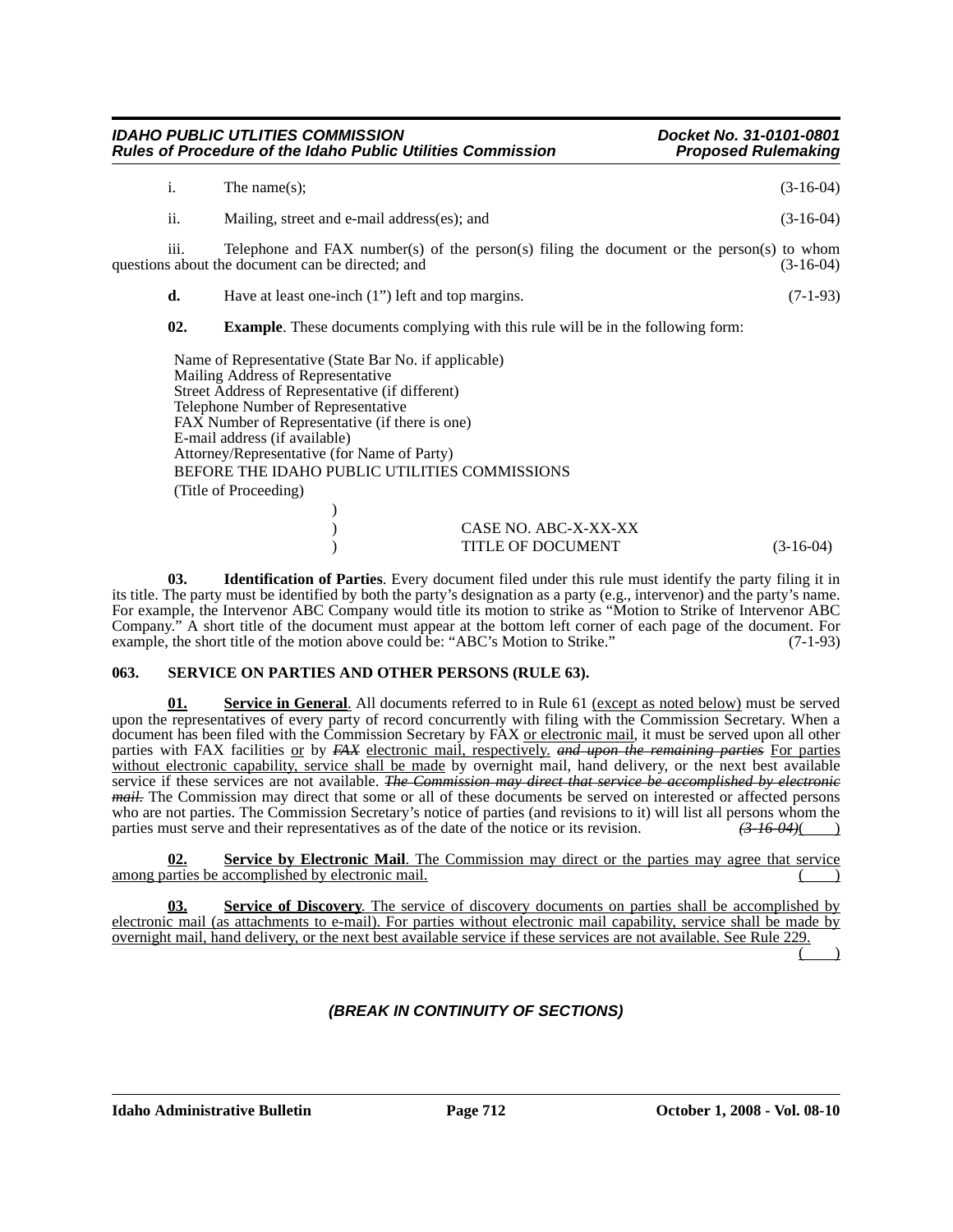#### **067. INFORMATION EXEMPT FROM PUBLIC REVIEW -- DEFINITIONS -- FORM -- PROCEDURES (RULE 67).**

#### **01. Definitions**. (4-5-00)

**a.** "Trade secrets" filed with the Commission are exempt from public inspection, examination, and copying pursuant to Section 9-340D, Idaho Code. Trade secrets means information, including a formula, pattern, compilation, program, computer program, device, method, technique, process, or unpublished or in progress research  $t$ hat:  $(4-5-00)$ 

i. Derives independent economic value, actual or potential, from not being generally known to, and not being readily ascertainable by proper means by other persons who can obtain economic value from its disclosure<br>or use; and (4-5-00) or use; and  $(4-5-00)$ 

ii. Is the subject of efforts that are reasonable under the circumstances to maintain its secrecy.(4-5-00)

**b.** "Confidential information" means information, documents, or records filed with the Commission that are specifically exempt from public inspection, examination and copying pursuant to Sections 9-340A through 9- 340F, Idaho Code. (4-5-00)

**02. Form**. In addition to the requirements of Rule 62 (except Subsection 062.01.a.), information that is alleged to be trade secrets, confidential or otherwise exempt from public disclosure shall be served upon the Commission and other parties who have entered into a protective agreement pursuant to Subsection 067.04 in either printed or electronic format.  $(4-5-00)$ 

**a.** If in printed form, the page(s) containing the trade secret or confidential information shall be reproduced on *any colored* yellow paper *other than white*. Each page shall be marked as "TRADE SECRETS" or "CONFIDENTIAL." See Rule 61 for the number of printed copies.  $(4-5-00)($ "CONFIDENTIAL." See Rule 61 for the number of printed copies.

**b.** If in electronic form, the trade secret or confidential information shall be reproduced separately on a *DOS formatted three and one-half (3.5") inch (one point forty-four (1.44) megabyte diskette)* CD-ROM or other electronic storage format approved by the Commission Secretary; and not included with other material electronically filed. Each *diskette* CD-ROM or other storage device containing trade secret or confidential information shall be clearly identified with the case caption, case number, title of document and marked as "TRADE SECRETS" or "CONFIDENTIAL." *(3-16-04)*( )

**03. Procedure**. Whenever a party believes that information contained in pleadings or other documents are trade secrets, confidential or otherwise exempt from public disclosure, the attorney of such party designated by Rule 41 must state in writing that the information is protected by law from public inspection, examination or copying, citing the specific grounds and legal authority for that assertion. Documents containing trade secrets or confidential information shall be separated from documents not containing trade secrets or confidential information. Trade secrets or confidential information contained in documents will be removed and replaced with a page marked: "This page allegedly contains trade secrets or confidential material and is separately filed." All materials for which no assertion of protection from public inspection, examination and copying is made will be placed in files available for public inspection. Trade secrets, confidential information and other records exempt from public inspection shall be separately stored in a secured location with limited access and safeguarded from unauthorized disclosure. (4-5-00)

**Protective Agreements**. In proceedings before the Commission involving trade secrets or other confidential information, parties may enter into protective agreements to facilitate and safeguard the exchange of necessary information. Protective agreements may include procedures for copying, exchanging, serving, safeguarding, or challenging the characterization of trade secrets or confidential information. The Commission shall not be a party and will not be bound by the terms of a protective agreement. (4-5-00)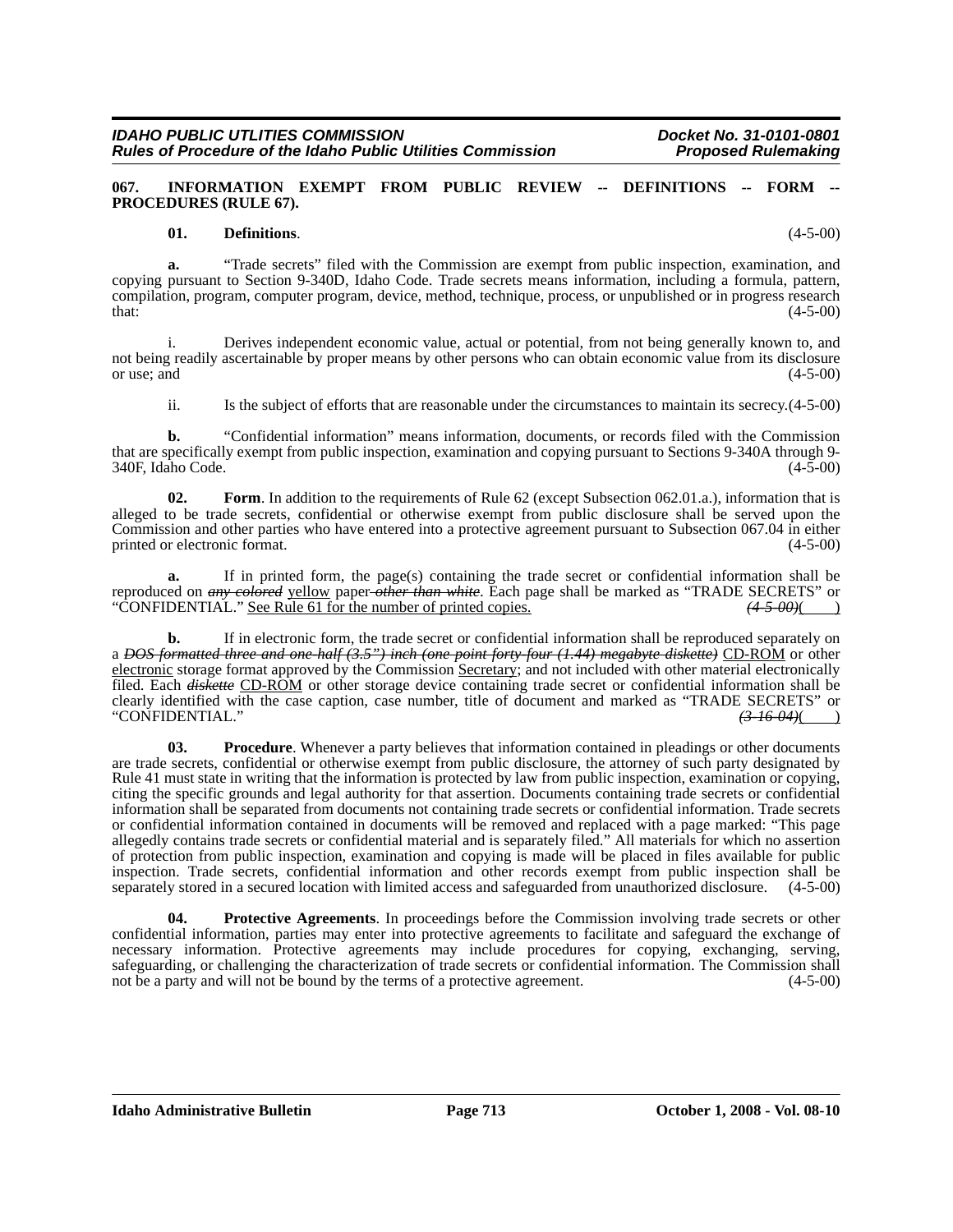### *(BREAK IN CONTINUITY OF SECTIONS)*

### **RULES 111 THROUGH 120**

#### **APPLICATIONS FOR CERTIFICATES OF CONVENIENCE AND NECESSITY AND INTERCONNECTION AGREEMENTS**

### *(BREAK IN CONTINUITY OF SECTIONS)*

#### **114. APPLICATION FOR NEW COMPETITIVE LOCAL EXCHANGE CARRIER (CLEC) – FORM AND CONTENT (RULE 114).**

The Commission issues Certificates of Public Convenience and Necessity to competitive local exchange carriers (CLECs) seeking to provide local exchange services in Idaho. The Commission uses the certification process to register and review applications to provide local telecommunications services. See Commission Order No. 26665 issued November 7, 1996. Each CLEC application shall include the following information: ( )

#### **01. Name, Address and Form of Business**. ( )

**a.** If the applicant is the sole proprietor, provide the name and business address of the applicant and the business name of the sole proprietorship.

|  |  |  |  | If the applicant is a partnership, provide a list of the names and business addresses of all the |  |  |  |  |  |  |
|--|--|--|--|--------------------------------------------------------------------------------------------------|--|--|--|--|--|--|
|  |  |  |  | partners, and the business name of the partnership.                                              |  |  |  |  |  |  |
|  |  |  |  |                                                                                                  |  |  |  |  |  |  |

| c.          | If the applicant is a corporation, provide:                                  |  |
|-------------|------------------------------------------------------------------------------|--|
| 1.          | A short statement of the character of public service in which it is engaged; |  |
| ii.         | The name of the state in which it is incorporated;                           |  |
| <u>iii.</u> | Its principal business address and its principal address within Idaho;       |  |
|             |                                                                              |  |

iv. A certified copy of its articles of incorporation;

v. The names and addresses of the officers and directors of applicant; ( )

vi. The names and addresses of subsidiaries owned or controlled by applicant;

vii. If not incorporated in Idaho, a certificate of good standing issued by the applicable secretary of state, and the name and address of registered agent for service in Idaho; and

viii. The name and address of any corporation, association, or similar organization holding a five percent (5%) or greater ownership or a managerial interest in the applicant, and indicate the amount and character of the ownership interest. Include a copy of any management agreement with the application.

**02. Services and Territory**. The application shall include:

**a.** A written description of customer classes and customer services that the applicant proposes to offer to the public. The application shall indicate the date on which the applicant proposes to begin construction or anticipates it will begin to provide service in Idaho.

**b.** A description sufficient for determining whether service is to be offered in a particular location and the names of incumbent local exchange corporations (ILECs) with whom the proposed utility is likely to compete.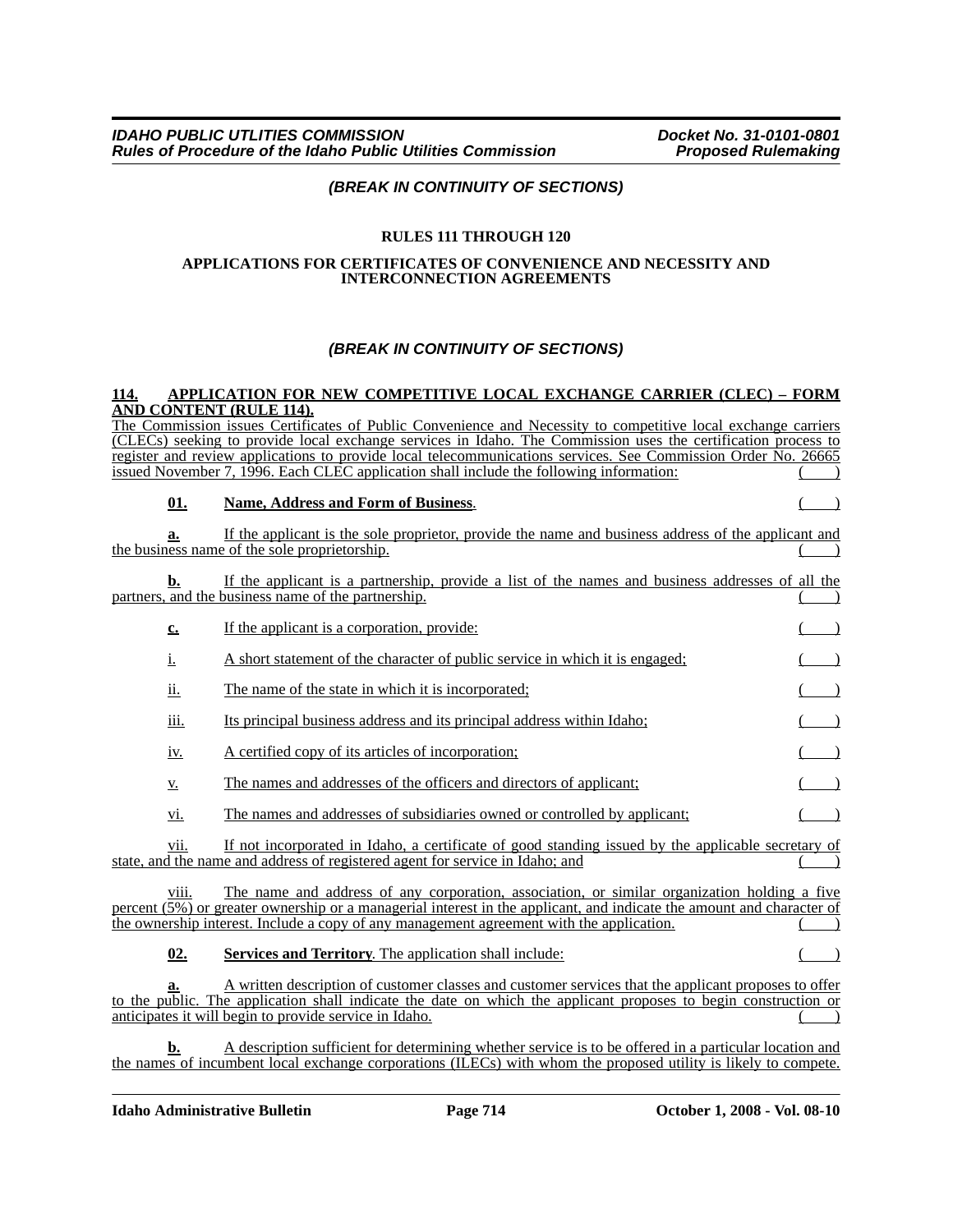The application shall include a description of the intended manner of service, e.g., resold services or facilities-based services; and a general description of the property owned or controlled by applicant.

**c.** A map of reasonable size and detail showing where the applicant is proposing to provide service including exchanges (if different from existing exchanges), rural zones, and local calling areas. If the service area is identical to an incumbent LEC's service area, then applicant may refer to the incumbent's service area.

# **03. Financial Information**. ( )

**a.** The application shall provide the current detailed balance sheets, including a detailed income and profit and loss statements of applicant reflecting current and prior year balance for the twelve (12) months ending as of the date of the balance sheet, or if not readily available, for the period since the close of the preceding calendar year. If a balance sheet and income statement are not available, the applicant shall submit financial data sufficient to establish it possesses adequate financial resources to provide the proposed services.

**b.** The application shall include the latest annual report, if any. () ()

**04. Tariffs and Price Lists**. The application shall include proposed initial tariffs or price sheets setting forth rates, rules, terms, and regulations applicable to the contemplated service. Initial tariffs and price lists filings shall be in an electronic form as well as paper. The tariffs and price lists in electronic format will be in computer searchable Adobe Acrobat (PDF), or submitted on a CD-ROM or other format as prescribed by the Commission Secretary. ( )

**05. Tariff and Customer Contact**. The application shall include the name, address, and telephone number for those persons responsible for tariff and price list questions, as well as customer complaints and inquiries. The application shall state the toll-free telephone number for customer inquiries and complaints.

**06. Interconnection Agreements**. The application shall state whether the applicant has initiated interconnection negotiations and, if so, when and with whom. Include copies of any interconnection contracts which have been completed for the provision of telecommunication services.

**07. Compliance with Commission Rules**. The application shall contain a written statement that the applicant has reviewed all of the Commission's rules and agrees to comply with them, or include a request for waiver of those rules believed to be inapplicable. ( )

**08. Conservation of Telephone Numbers**. The application shall contain a written statement acknowledging that non-paging telecommunications carriers with telephone numbering resources in Idaho shall be subject to numbering conservation measures including mandatory one thousand (1,000) block pooling. See Commission Order No. 30425. All CLECs shall evaluate their numbering resources and donate to the numbering resource pool unused one thousand (1,000) number blocks and one thousand (1,000) number blocks that have fewer than ten percent (10%) of the telephone numbers assigned. Applicable carriers shall also file the necessary utilization reports with NeuStar and biennially report their number resource utilization/forecast (NRUF) data at the one thousand (1,000) block level for each rate center within their service territory. The Federal Communications Commission has appointed NeuStar to manage the assignment and conservation of telephone area codes and telephone numbers in North America. ( )

# **11***4***5. -- 120. (RESERVED).**

# *(BREAK IN CONTINUITY OF SECTIONS)*

# **122. NOTICE OF INTENT TO FILE A GENERAL RATE CASE (RULE 122).**

**01. Which Utilities Must File Notice**. Utilities with annual gross revenues from retail customers in the State of Idaho exceeding three million dollars (\$3,000,000) must file with the Commission a "notice of intent to file a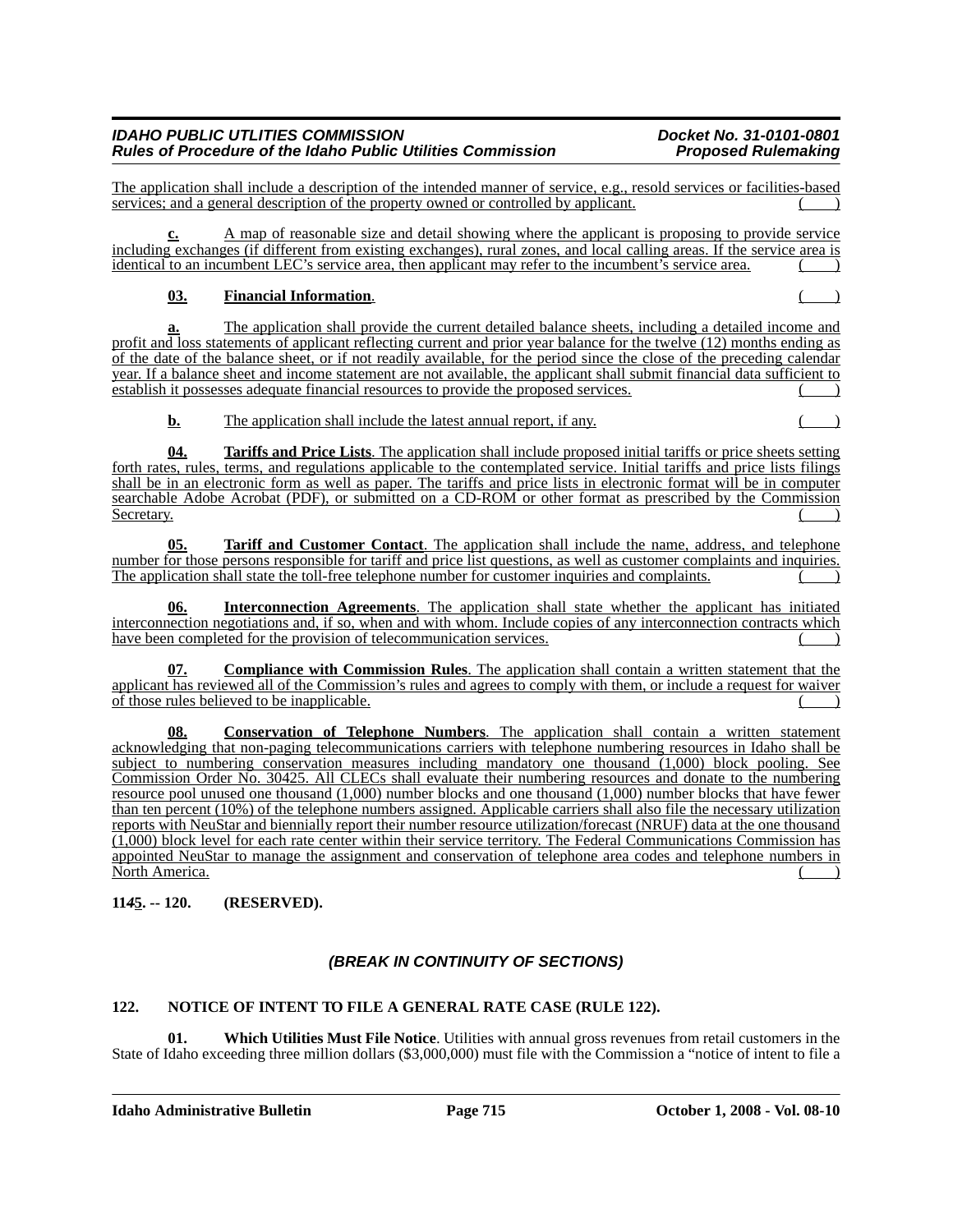### *IDAHO PUBLIC UTLITIES COMMISSION*<br>Rules of Procedure of the Idaho Public Utilities Commission Proposed Rulemaking *Rules of Procedure of the Idaho Public Utilities Commission*

general rate case" at least sixty (60) days before filing a general rate case. If the general rate case described in the notice is not filed within one-hundred twenty (120) days after filing of the notice of intent to file a general rate case, by operation of this rule a notice of intent to file a general rate case will be considered withdrawn unless it is supplemented with a written statement that the utility still intends to file a general rate case of the kind described in its notice of intent to file a general rate case.  $(7-1-93)$ 

**02.** Exceptions for Trackers, *Ete* or Annual Cost Adjustments. This rule applies only to general rate increases. Examples of cases outside the scope of this rule include (but are not limited to) fuel, cost adjustments (e.g., PGA) power cost adjustment (PCA), commodity or purchased power tracker rate increases, emergency or other shortnotice increases caused by disaster or weather-related or other conditions unexpectedly increasing a utility's expenses, rate increases designed to recover governmentally-imposed increases in costs of doing business, such as changes in tax laws or ordinances, or other increases designed to recover increased expenses arising on short notice<br>and beyond the utility's control.  $(4-5-00)($ and beyond the utility's control.

# *(BREAK IN CONTINUITY OF SECTIONS)*

# **125. NOTICES TO CUSTOMERS OF PROPOSED CHANGES IN RATES (RULE 125).**

**01. Customer Notice of a Change in Rates**. If a utility is requesting a rate increase, the utility shall issue a customer notice to each customer. The customer notice shall include a brief explanation of the utility's need for additional revenue and the dollar amount requested. The notice shall give the proposed overall percentage change from current rates as well as the proposed percentage increase in revenue for each major customer class. The customer notice shall make it clear that the application is a proposal, subject to public review and a Commission decision. It shall also inform customers that a copy of the utility's application is available for public review at the offices of both the Commission and the utility, and on the Commission's homepage. ( )

**02. Timing of Notice for Trackers or Annual Cost Adjustments**. Tracker adjustments occasioned by federal action may be brought to the attention of customers in compliance with this rule after approval by the Commission. All other tracker or annual cost adjustment cases remain subject to the requirements of advance notice contained in this rule.

**03. Distribution of Customer Notices**. The customer notices referred to in Subsection 125.01 may be mailed to customers as bill stuffers over the course of a billing cycle or may be contained in additional comment pages to the customer's monthly bill. If additional comment pages are used, the information required by this rule is to be clearly identified, easily understood, and pertain only to the proposed rate change.

**04. Press Release**. In instances covered by Subsection 125.01, the utility shall also send a press release containing, at minimum, the same information presented in the customer notices to all newspapers, radio, and television stations listed on the Commission's news organization list for that utility. The press releases shall be mailed or delivered simultaneously with filing of the application.

**05. Filing of a Press Release and Customer Notice**. A copy of the press release and customer notice shall be filed with the application.

**06. Purposes and Effects of This Rule**. The purposes of Subsections 125.01 through 125.05 of this rule are to encourage wide dissemination to customers of information concerning proposed rate changes for utility services. It is not a purpose of these subsections to create due process or other procedural rights in customers by expanding, contracting, or otherwise modifying the notice and due process rights of customers under the Public Utilities Law and the Commission's Rules of Procedure, IDAPA 31.01.01. Accordingly, Subsections 125.01 through 125.05 of this rule create no individual procedural rights in any customer for notice that would give rise to a due process or other procedural claim cognizable by the Commission, but failure to comply with Subsections 125.01 through 125.05 of this rule can be grounds for returning an application for incompleteness. ( )

### **1***35***26. INTERCONNECTION AGREEMENTS (RULE 1***35***26).**

**Idaho Administrative Bulletin Page 716 October 1, 2008 - Vol. 08-10**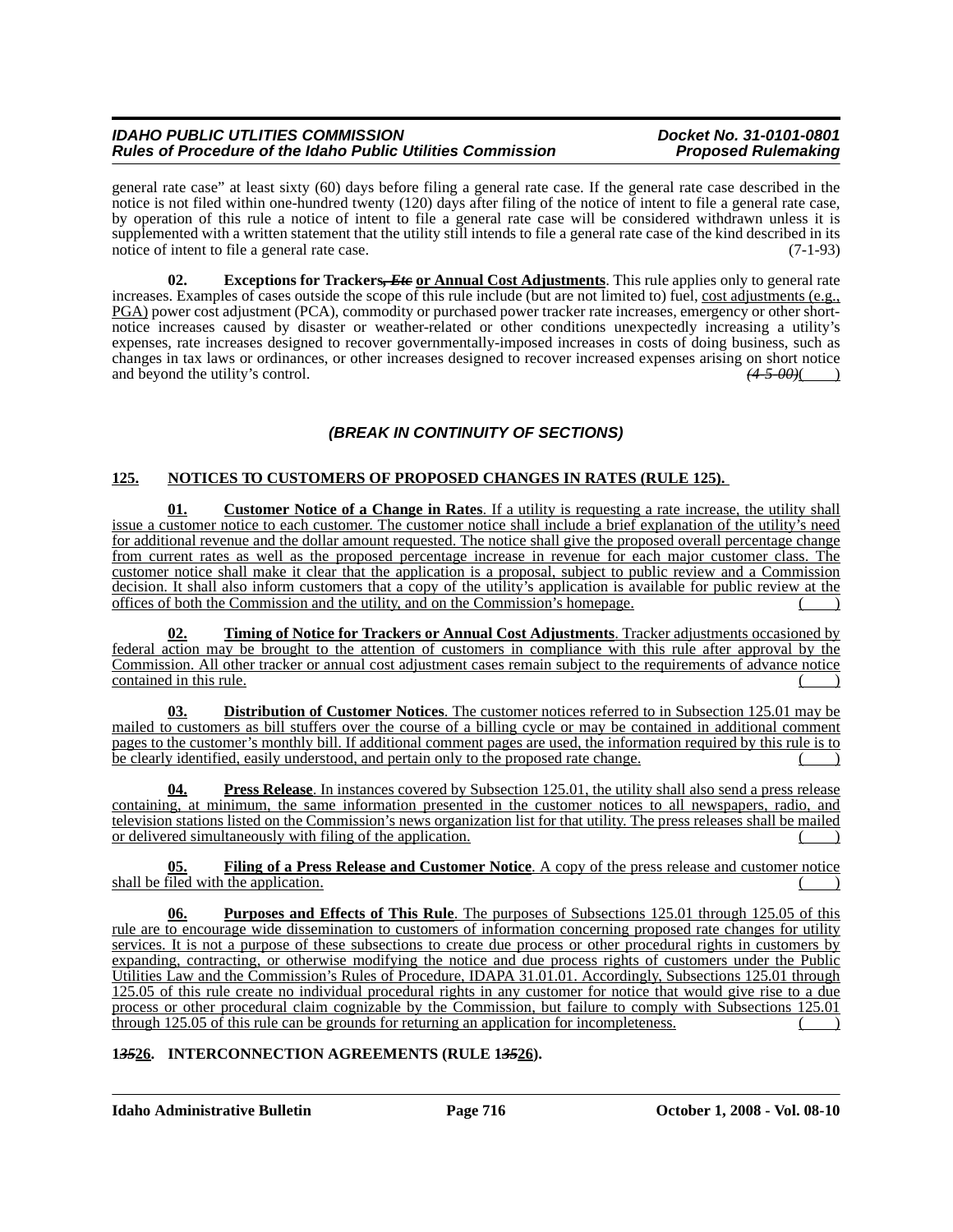**01. Uncontested Agreements**. A *utility* telephone corporation may file an application for the Commission to approve voluntarily negotiated, adopted or amended interconnection agreements pursuant to Section 252 of the federal Telecommunications Act of 1996. The Commission acts on adopted or negotiated interconnection agreements and uncontested amendments to previously approved agreements with the assistance of an ex parte recommendation of the Commission Staff. *(3-16-04)*( )

**02. Contested Agreements**. Petitions to arbitrate, mediate or otherwise resolve interconnection disputes between or among telecommunication carriers shall be processed under Rule 53. (3-16-04)

### **12***5***7. PUBLIC WORKSHOPS ON APPLICATIONS TO INCREASE RATES (RULE 125).**

**01. Public Workshop**. When a public utility files an application to increase any rate, fare, toll, rental or charge regarding any classification or service, the Commission will determine if the staff should conduct a public workshop. The purpose of any workshop is for the staff to dispense information concerning the utility's application and to receive written or oral comments from the public prior to the staff filing testimony or comments in the case. (3-16-04)

**02. Notice and Location of Workshop**. Notice of the public workshop shall be disseminated a minimum of seven (7) days prior to the workshop to newspapers of general circulation and radio and television stations in the affected area. The Commission shall determine the location for the workshop within the area served by the public utility. The notice shall also be posted on the Commission's website. (3-16-04) the public utility. The notice shall also be posted on the Commission's website.

**03. Exemptions**. The requirements of Subsection 12*5*7.01 shall not apply to applications regarding uniform statewide surcharges under Sections 56-904, 62-610 and 62-610F, Idaho Code, or to utility tariff advices.

 $(3-16-04)$ ( )

#### **12***6***8. -- 130. (RESERVED).**

### *(BREAK IN CONTINUITY OF SECTIONS)*

#### **132. NUMBER OF TARIFF COPIES FILED (RULE 132).**

The Commission encourages public utilities to file their tariff schedules via electronic mail. (3-16-04)

**01. Electronic Tariffs**. For electronically filed tariffs, each utility shall submit its tariff schedules prepared in searchable Adobe Acrobat in portable document format (PDF) as an attachment to an e-mail message sent to the Commission Secretary at: secretary@puc.idaho.gov. Electronic tariff schedules may also be submitted as PDF documents on appropriately formatted *three and one-half (3.5) inch diskette, zip disk, or* CD-ROM or other electronic storage format approved by the Commission Secretary. *(3-16-04)*( )

**02. Printed Tariffs**. To file printed tariffs, each utility shall file an original and two (2) copies of their tariff schedules with the Commission Secretary. (3-16-04)

**03. Approval**. The Commission will stamp its approval in the space provided on each copy of an approved tariff, placing the original in its files and returning one  $(1)$  copy to the public utility.  $(3-16-04)$ 

#### **133. TARIFFS SUBMITTED PURSUANT TO ORDER (RULE 133).**

**01. Order May Require Submission of Tariffs**. When the Commission directs or authorizes by order that certain tariffs be filed, the order may require the tariff submissions to the Commission to be accompanied by appropriate explanatory documents, summaries, workpapers, or similar material. When the Commission authorizes a utility to file new tariffs pursuant to order in a general rate case, the Commission may require the utility to file a complete set of tariffs containing both pages with changed rates and charges and those without. (7-1-93)

**Idaho Administrative Bulletin Page 717 October 1, 2008 - Vol. 08-10**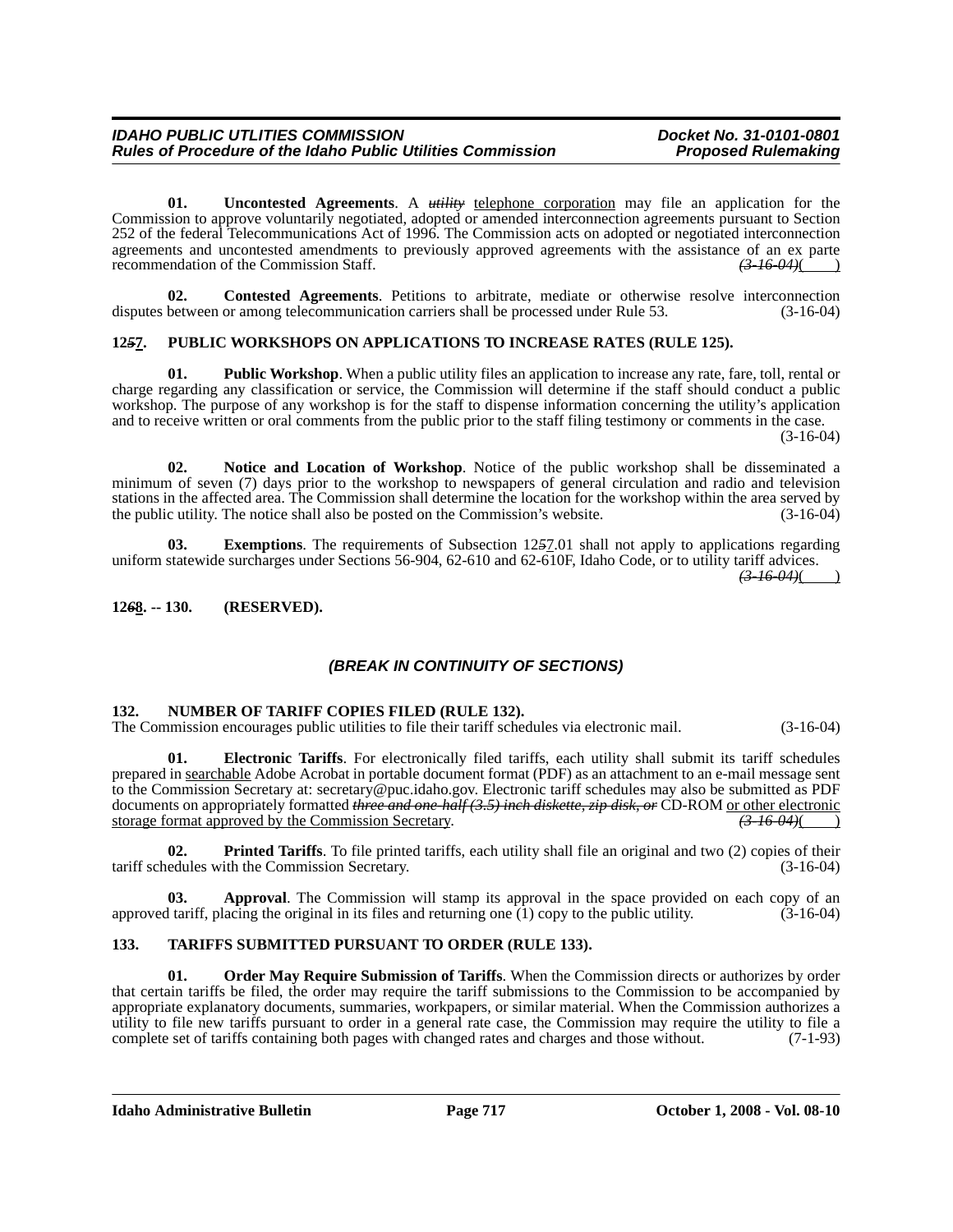#### *IDAHO PUBLIC UTLITIES COMMISSION*<br>Rules of Procedure of the Idaho Public Utilities Commission **Discussion** Proposed Rulemaking *Rules of Procedure of the Idaho Public Utilities Commission*

**02. Staff Review of Tariffs Filed Pursuant to Order**. When a utility files tariffs with the Commission pursuant to an order of the Commission in a proceeding in which other persons are party, the responsibility for reviewing the tariff submission to determine whether it complies with the Commission's order is upon the Commission Staff, which shall promptly report to the Commission whether the tariffs do comply. The review of tariffs filed pursuant to order is an ex parte, ministerial responsibility of the Commission Staff. Tariffs may be approved in the minutes of the Commission's decision meetings or by minute entry after Staff review without further order. After approval, the utility must promptly serve the tariffs on all parties.  $(3-16-04)($ order. *After approval, the utility must promptly serve the tariffs on all parties.* 

**03. Motions With Regard to Tariffs Submitted Pursuant to Order**. If the Commission has approved tariffs, parties or persons contending that approved tariffs are inconsistent with the Commission's orders may file appropriate motions asking that approval be reviewed.

# **134. TARIFF ADVICES (RULE 134).**

**01. Tariff Advices Authorized**. Public utilities may file tariffs adding new or modifying existing services, providing for new or modified rules, or otherwise making minor changes to existing schedules by tariff advice. The tariff advice must include a letter of transmittal from the utility listing all tariff pages changed or added by the tariff advice and stating briefly the reason for filing the tariff advice. If existing tariffs are changed, the advice must contain two (2) copies of each changed page: one (1) showing all the changes with appropriate symbols for deletions, additions, etc., and one (1) showing the pages after the changes as they will appear in the proposed new tariffs.  $(7-1-93)$ 

**02. Filing of Tariff Advice**. No tariff advice can be effective unless notice is given to the Commission and the public pursuant to Sections 61-307, 61-622 or 61-623, Idaho Code. If the tariff advice proposes an effective date fewer than thirty (30) days after it is filed, the effective date of the tariff is delayed until thirty (30) days after the tariff advice is filed by operation of Sections 61-307, 61-622 or 61-623, Idaho Code, unless the Commission by order approves an earlier effective date for good cause shown. In the absence of an order approving or suspending the tariff advice, the tariff advice not suspended or approved goes into effect thirty (30) days after filing or on the proposed effective date, whichever is later. If no effective date is proposed for the tariff advice, the tariff advice does not go into effect until approved by order or minute entry. If a tariff advice is suspended, the Commission will open a formal proceeding and treat the tariff advice as an application. (7-1-93) proceeding and treat the tariff advice as an application.

**Ex Parte Action**. Ordinarily, the Commission acts upon tariff advices with the assistance of an written ex parte recommendation of the Commission Staff. *Every recommendation of the Commission Staff is required to specifically state whether it is appropriate to act upon the advice without notice of application being generally distributed to the public.* The Commission acts upon tariff advices at its open meetings. *(7-1-93)*( )

# *Section 135 has been renumbered to Section 126.*

**13***65***. -- 140. (RESERVED).**

# *(BREAK IN CONTINUITY OF SECTIONS)*

### **202. NOTICE OF MODIFIED PROCEDURE (RULE 202).**

**01. Notice of Modified Procedure**. When the Commission finds that it may not be in the public interest to hold a hearing in a matter, notice of modified procedure will be issued. It will: (7-1-93)

- **a.** Describe the issues presented in the proceeding,  $(7-1-93)$
- **b.** Summarize the moving party's justification for the proposed changes and its position,  $(7-1-93)$
- **c.** State that the Commission finds that it may be in the public interest not to hold a hearing in the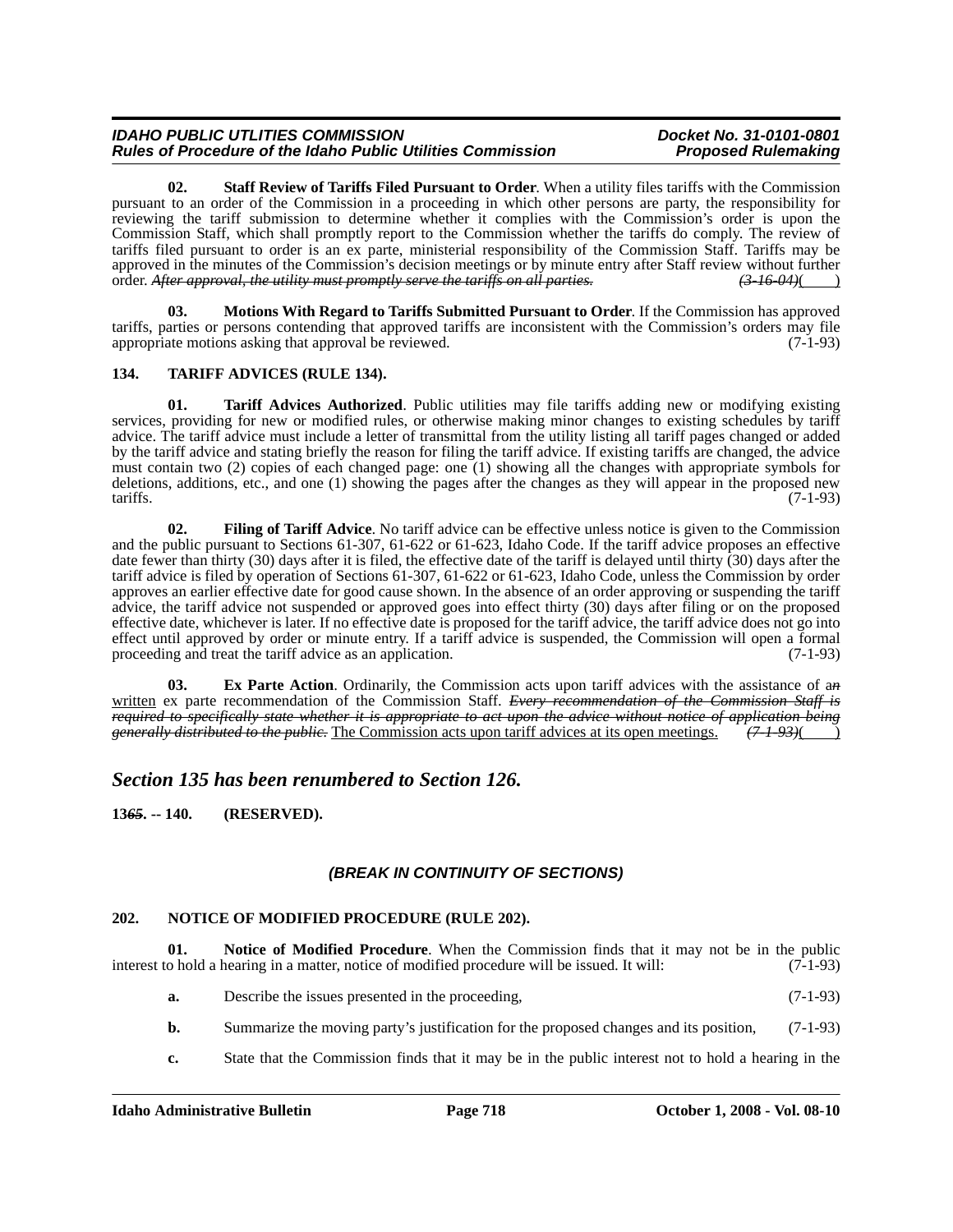proceeding and will not do so unless it receives written protests or comments opposing the use of modified procedure<br>and stating reasons why modified procedure should not be used, and (7-1-93) and stating reasons why modified procedure should not be used, and

**d.** Establish the deadline for filing written protests or comments, *with the Commission* and a reply by the moving party.  $(7.1-93)$ (

**02. Distribution of Notice**. Copies of the notice of modified procedure will be provided to all interested persons, including newspapers, municipalities, counties, and chambers of commerce located within the territorial scope of the application, petition or complaint whose readers, citizens or members may be affected by the proceedings and to all parties. Unless otherwise provided by the notice of modified procedure, all interested persons will have at least twenty-one (21) days from the date of the notice to file a written protest or comment. (4-5-00)

# *(BREAK IN CONTINUITY OF SECTIONS)*

#### **204. ACTION BY COMMISSION (RULE 204).**

If no protests, supports or comments are received within the deadline, the Commission may consider the matter and enter its order without a hearing. If protests, supports,  $\theta$ r comments <u>or a reply</u> are filed within the deadlines, the Commission will consider them and may set the matter for hearing or may decide the matter and issue its order on the basis of the written positions before it. basis of the written positions before it.

# *(BREAK IN CONTINUITY OF SECTIONS)*

#### **225. PRODUCTION REQUESTS OR WRITTEN INTERROGATORIES AND REQUESTS FOR ADMISSION (RULE 225).**

**01. When Requests May Be Used**. Production requests or written interrogatories and requests for admission may be taken in accordance with the Idaho Rules of Civil Procedure for any purpose allowed by statute,<br>Idaho Rule of Civil Procedure, rule of the Commission, order or notice, except: (7-1-93) Idaho Rule of Civil Procedure, rule of the Commission, order or notice, except:

**a.** Production requests or written interrogatories should not be used to obtain statements of opinion or policy not previously written or published and may be objected to on that ground; and  $(7-1-93)$ 

**b.** Requests for admission concerning a matter of opinion or policy or the application of law, order or rule to fact may be denied generally and the reasons for denial required to be discovered by deposition rather than by request for admission, but a request for admission on any matter of opinion or policy or application of law to fact on an uncontested matter must be answered. (7-1-93)

**02. Form of Requests**. The caption of a production request or written interrogatory and of a request for admission must identify the party making the request or interrogatory, the party to whom the request or interrogatory is directed, and the number of the request or interrogatory to that party. Separate questions within a production request or written interrogatory or within a request for admission must be numbered consecutively within the request or interrogatory and consecutively with earlier production requests or written interrogatories and requests for admission, respectively, from the same party submitting the questions to the same party answering them. For example, if the last question of the Third Production Request of the Commission Staff to XYZ Electric Company is numbered 33, the first question of the Fourth Production Request of the Commission Staff to XYZ Electric Company must be numbered 34. But, if the Staff's next production request is its first to intervenor ABC Company, that request must begin with question one (1) to that intervenor. (7-1-93) must begin with question one  $(1)$  to that intervenor.

**03. Time for Objection and Answer**. Unless otherwise provided by order, notice, or these rules, or pursuant to agreement with or acquiescence of the answering party, parties have at minimum fourteen (14) days to object or explain why a question cannot be answered according to this rule and twenty- $e^{i}$ ght <u>one</u> (281) days to answer. answer. *(7-1-93)*( )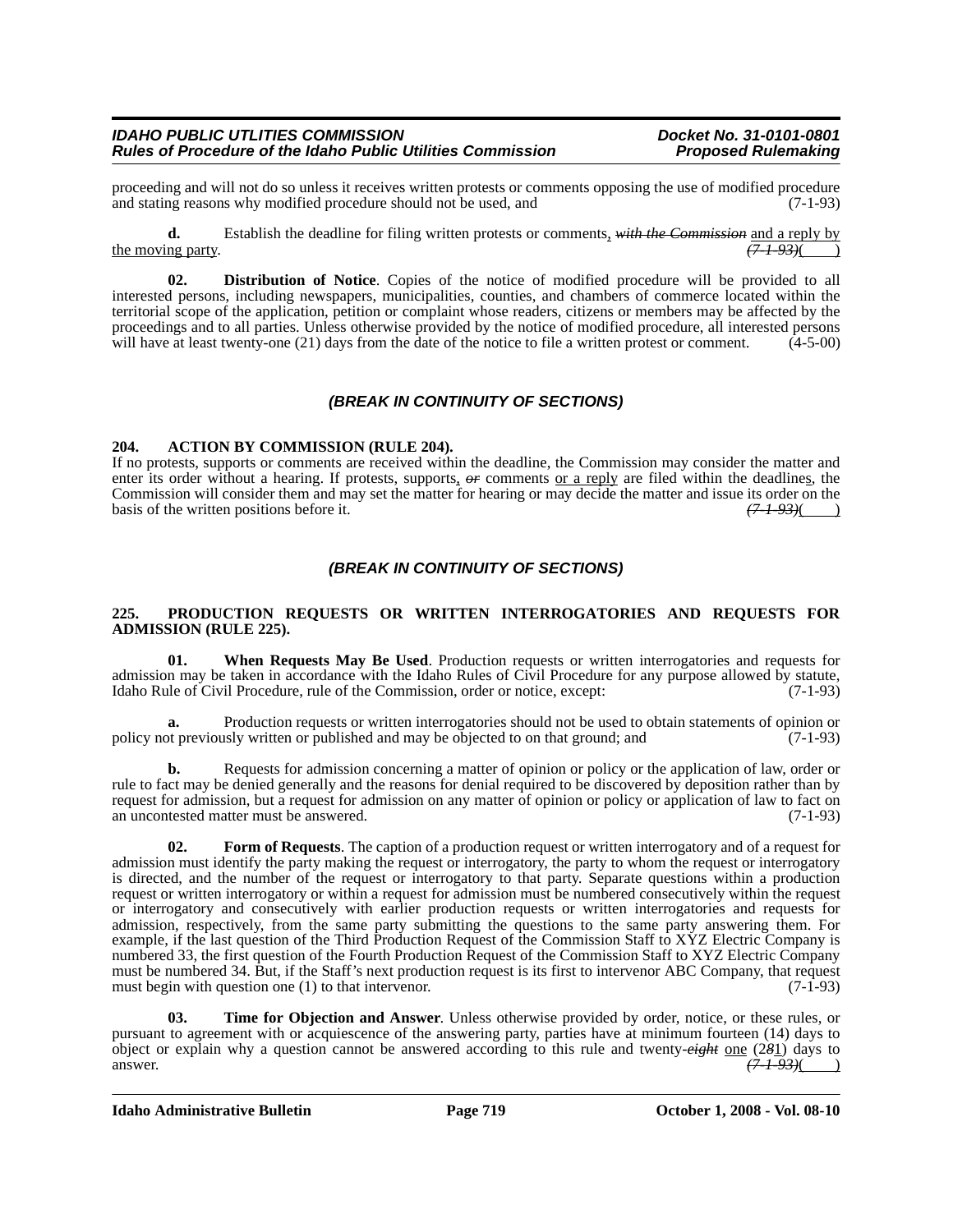**04. Numbers of Requests**. The number of production requests or written interrogatories and of requests for admission and individual questions or subparts in them may be limited by order, notice or rule of the<br>Commission, but are not limited by the provisions of the Idaho Rules of Civil Procedure. (7-1-93) Commission, but are not limited by the provisions of the Idaho Rules of Civil Procedure.

# *(BREAK IN CONTINUITY OF SECTIONS)*

#### **229. FILING AND SERVICE OF DISCOVERY AND RELATED DOCUMENTS (RULE 229).**

*Three (3) legible copies of n*Notices of deposition, production requests or written interrogatories, requests for admission, answers to production requests or written interrogatories, answers to requests for admission, explanations in lieu of answers under Rule 228.01, and objections to discovery *must* shall be filed with the Commission Secretary and copies served on all parties according to Rules 61, 62, 63, and 64, except that the Staff by letter to the parties may<br>
request that additional copies be filed. *request that additional copies be filed.* 

### *(BREAK IN CONTINUITY OF SECTIONS)*

#### **231. PREPARED TESTIMONY AND EXHIBITS (RULE 231).**

**01. Prepared Testimony May Be Required**. Order, notice or rule may require a party or parties to repared testimony and exhibits to be presented at hearing. (7-1-93) submit prepared testimony and exhibits to be presented at hearing.

#### **02. Format for Prepared Testimony**. (7-1-93)

**a.** Prepared testimony and exhibits must be accompanied by a cover sheet showing the case caption and case title, the person testifying, the party for whom the testimony is offered, and the nature of the testimony  $(\text{direct}, \text{rebuttal}, \text{etc.}).$  (7-1-93)

**b.** The first page of prepared testimony should contain testimony only (i.e., it should begin with the first question to the witness and not repeat the information on the cover page). (7-1-93)

Prepared testimony must be submitted on white eight and one-half by eleven inch  $(8-1/2" \times 11")$ paper, be double-spaced (except for quoted material and tables or other collections of numerical data), and contain no more than ten (10) characters per inch and no more than twenty-five (25) lines of double-spaced testimony per page.<br>Each page may be printed on the front and back (duplexed).  $(7-1-93)($ Each page may be printed on the front and back (duplexed).

**d.** Each line of prepared testimony must be numbered at the left margin (except single spaced quotations or tables of numerical data, which may be numbered at the left margin as though they were double spaced). Each page of testimony must have a one and one-half (1-1/2) inch left margin that will allow the page to be bound on its left side without obscuring the printed material. Indentations for paragraphing and for "Q" and "A" must be seven (7) spaces.  $(7-1-93)$ 

**e.** Each page of prepared testimony must be numbered at the lower right corner and must be blank in the center of the bottom margin to allow the reporter to insert transcript page numbers there. Each page of prepared testimony must have at least a one-inch (1") top and bottom margin. (7-1-93) testimony must have at least a one-inch  $(1)$  top and bottom margin.

**f.** Each page of prepared testimony must contain the witness's surname followed by the designation "Di" (signifying direct testimony) or "Di-Reb" (signifying direct testimony on rebuttal) and the name of the party sponsoring the testimony printed in the lower right margin. For example, the marginal notation on page 5 of the testimony of the witness Lynn Accountant of ABC Company would be:

5 or Accountant, Di 5

**Idaho Administrative Bulletin Page 720 October 1, 2008 - Vol. 08-10**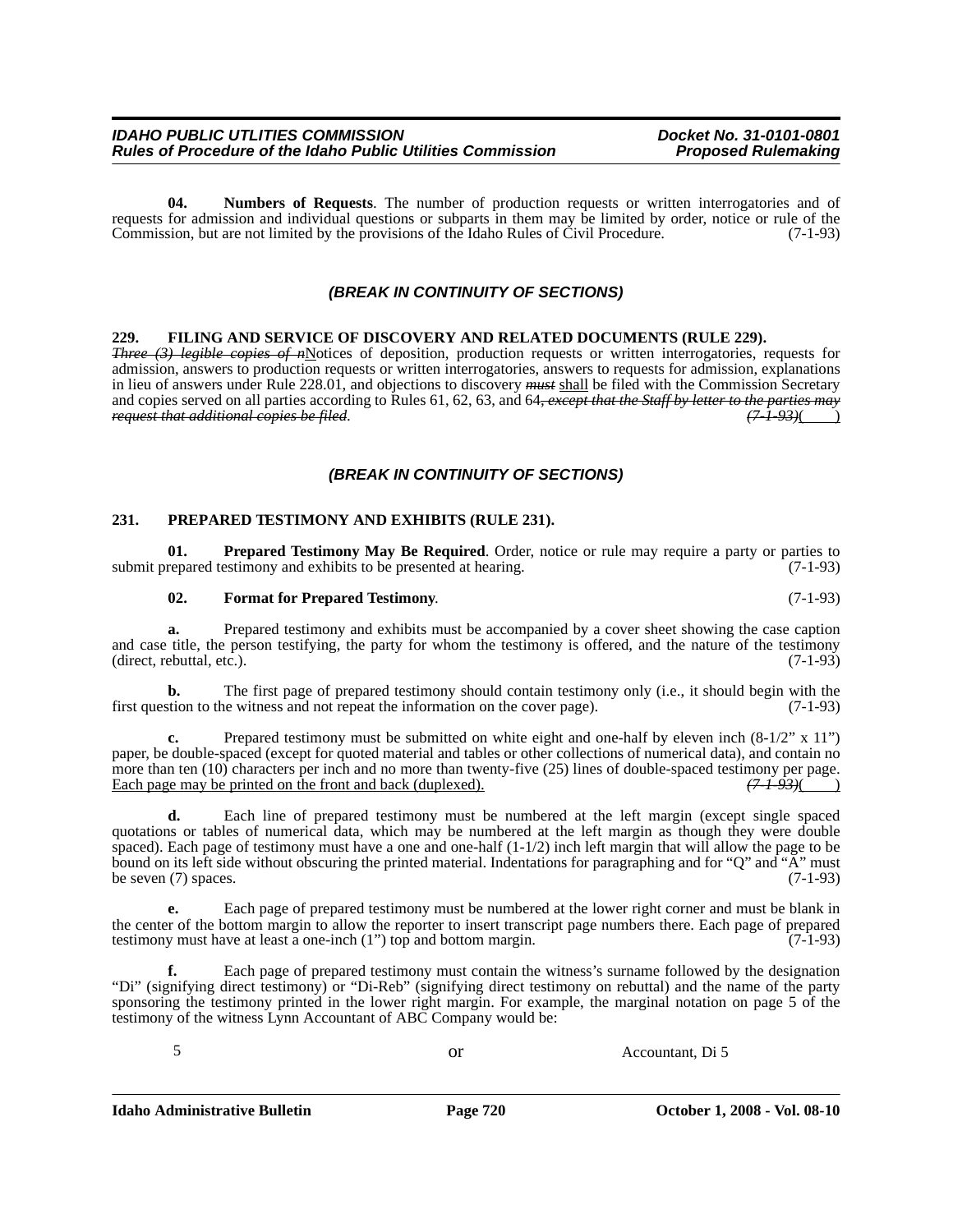| <b>IDAHO PUBLIC UTLITIES COMMISSION</b>                            |  |
|--------------------------------------------------------------------|--|
| <b>Rules of Procedure of the Idaho Public Utilities Commission</b> |  |

*IDAHO PUBLIC UTLITIES COMMISSION Docket No. 31-0101-0801* **Proposed Rulemaking** 

| Accountant, Di     | ABC Company |
|--------------------|-------------|
| <b>ABC Company</b> | $(7-1-93)$  |

**03.** References to Exhibits. All references to exhibits in prepared testimony must refer to the exhibits by their number as assigned by the Commission Secretary. Exhibits accompanying prepared testimony must be consecutively numbered from the first exhibit number assigned to the party by the Commission Secretary if the party has not previously identified exhibits, or from the highest exhibit number previously identified by that party. Exhibits must be filed on eight and one-half by eleven inch  $(\overline{8} - 1/2$ " x 11") paper unless it is impractical to make them that size.<br>Exhibits accompanying prepared testimony must comply with Rule 267. Exhibits accompanying prepared testimony must comply with Rule 267.

**04. Number of Copies -- Filing and Service**. Unless otherwise provided by order, notice or agreement of the parties, nine (9) legible copies of prepared testimony and exhibits must be filed with the Commission Secretary and copies filed on all parties pursuant to Rules 61, 62, 63 and 64 at least fourteen (14) days before the hearing at which they will be presented. The original, if there is an original, or one (1) of the copies, if there is not, must be specifically designated as the reporter's copy by cover sheet, attached note or otherwise, and be included with the copies filed with the Commission Secretary. In special circumstances, notice or order may provide that the reporter's copy of prepared testimony and exhibits be served directly on the reporter rather than the Commission Secretary.

 $(7-1-93)$ 

**05. Computer-***Readable* **Searchable Copies of Testimony**. In addition to the paper copies of prepared testimony, the Commission Secretary may also require or the parties may agree that some or all of the prepared testimony to be submitted to the Secretary, *or* parties and the reporter in computer searchable *disks* CD-ROM without password protection. The CD-ROM shall be in standard ASCII format, Adobe Acrobat (PDF), or other searchable format agreed upon by the reporter and the parties. Each CD-ROM shall be labeled with the Commission's case number, case name, the name of each witness and the sponsoring party.  $(4-5-00)$  (4-5-00)

# *(BREAK IN CONTINUITY OF SECTIONS)*

#### **233. ASSERTIONS THAT DISCOVERED MATERIAL IS PROTECTED FROM PUBLIC INSPECTIONS -- PROCEDURES (RULE 233).**

**01. Assertion of Protection**. Whenever any party to a request for discovery believes that material otherwise discoverable is protected by statute or rule of law from inspection, examination or copying by the general public, the attorney for the party asserting the material is protected by law from inspection, examination or copying must state that the answer or some portion of it is protected, citing the specific statute or other legal authority for that position. The attorney's assertion constitutes a representation that the attorney is familiar with the material claimed not to be available for public inspection, examination and copying and in good faith believes there is a basis in law for that claim.  $(4-5-00)$ 

**02. Procedures**. When an answer contains material, some of which is protected by law from public inspection, examination, and copying and some of which is not, the protected material must be reproduced on *any colored* yellow paper *other than white* and separated from material available for public review. Each page of the material exempt from public review must be marked "Trade Secrets" or "Confidential." All material exempt from public review shall be filed with the Commission Secretary and served on all parties under seal pursuant to Rule 229. Material exempt from public review shall be separately stored in a secure location with limited access and safeguarded from unauthorized disclosure. All material for which no assertion of protection against public inspection, examination and copying is made will be placed in files available for public inspection.  $(4-5-00)($ examination and copying is made will be placed in files available for public inspection.

### *(BREAK IN CONTINUITY OF SECTIONS)*

# **241. NOTICE OF HEARING (RULE 241).**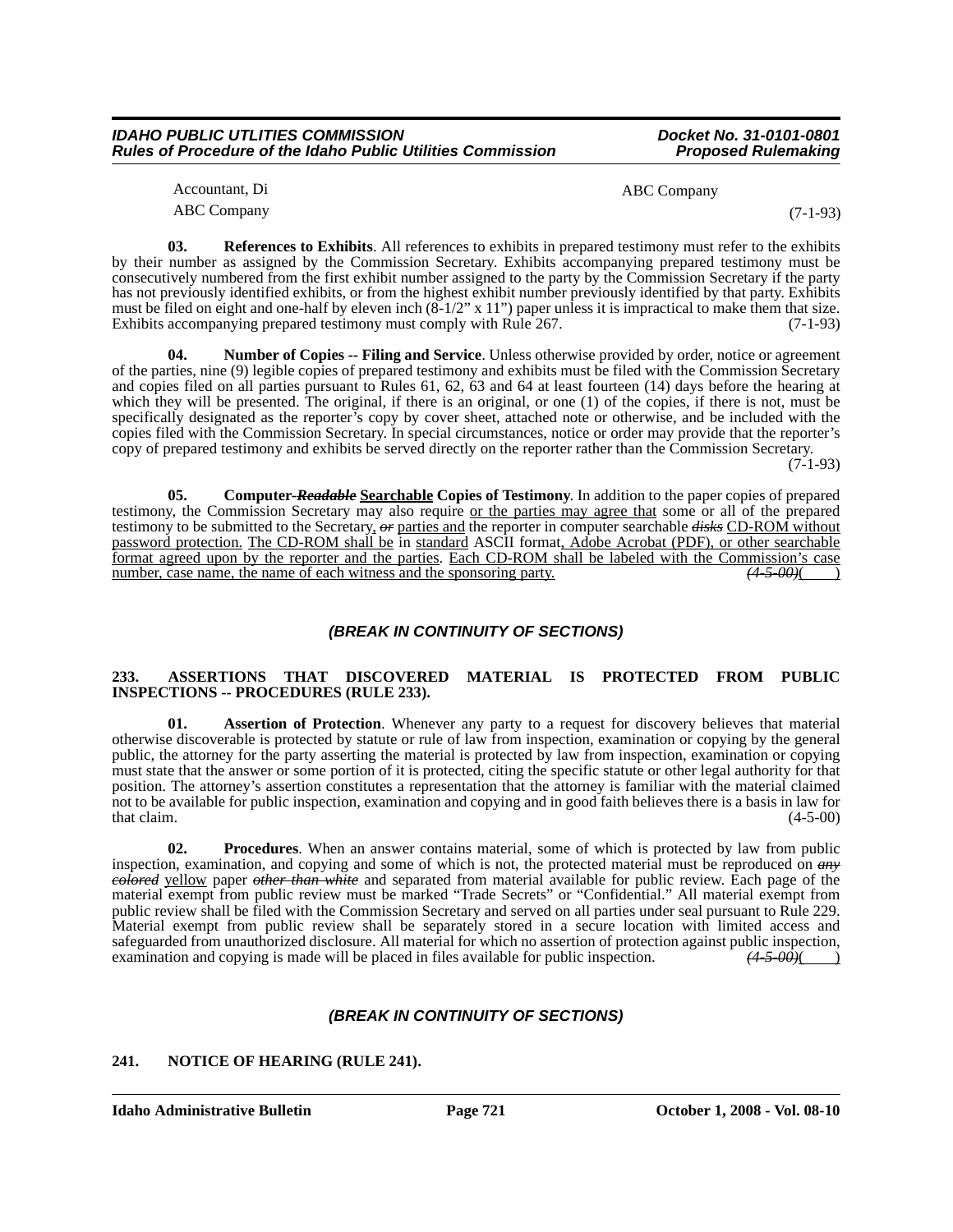**01.** Timing of Notice. Notice of the place, date and hour of hearing will be served at least fourteen (14) days, or in the case of formal complaints, twenty-one (21) days, before the time set for hearing, unless the Commission finds by order that the public necessity requires the hearing to be held earlier. (7-1-93) Commission finds by order that the public necessity requires the hearing to be held earlier.

**02. Contents of Notice**. Notices must comply with Rule 242's requirements. Notices must list the names of the parties (or the lead parties if the parties are too numerous to name), the case number, and the name of the hearing officer who will conduct the hearing if the case will not be heard by one (1) or more Commissioners. If no document previously issued by the Commission has listed the legal authority of the Commission to conduct the hearing, the notice of hearing must do so. The notice of hearing shall state that the hearing will be conducted under these rules of procedure and inform the parties where they may read or obtain a copy. (7-1-93) these rules of procedure and inform the parties where they may read or obtain a copy.

**03. Locations of Hearing**. Hearings may be held in Boise, Idaho, or at other places designated by notice or order. (7-1-93)

**04. Types of Formal Hearings**. The Commission generally conducts two (2) types of formal public ( $\overrightarrow{ }$ ) hearings.  $\left(\begin{array}{cc} \bullet & \bullet \\ \bullet & \bullet \end{array}\right)$ 

**a.** A technical hearing is a public hearing where parties present witnesses and their prepared testimony and exhibits.

**b.** A customer hearing is a public hearing for customers, public officials, and other persons not related to parties in the case to provide testimony. Unless otherwise ordered by the presiding officer, parties are prohibited from presenting evidence at the customer hearing.

# *(BREAK IN CONTINUITY OF SECTIONS)*

### **244. CONDUCT AT HEARINGS (RULE 244).**

All persons attending a hearing must conduct themselves in a respectful and courteous manner. Persons disrupting the hearing shall be asked to leave by the presiding officer. See Rule 47 and Section 18-6409(1), Idaho Code. Smoking is not permitted at hearings. not permitted at hearings.  $(7-1-93)$  (b)

# *(BREAK IN CONTINUITY OF SECTIONS)*

### **260.** *(RESERVED)* **SUMMARY OF POSITION(S) AND TESTIMONY (RULE 260).**

Each utility shall make available to the public at all Commission hearings a brief written summary of the utility's position(s) and testimony filed in the case under consideration except when the Commission has determined that a summary is not necessary. If the utility is requesting a rate increase, its summary shall address the utility's need for additional revenue, the total dollar amount requested, and the proposed percentage increase or decrease in rates for each major customer class. The Commission Staff and intervenors shall also provide a brief summary of their recommendations and the testimony filed in the case under consideration. These summaries and presentations are provided solely for the convenience of the public and will not be allowed as evidence or form the basis for crossexamination of any witness.

# *(BREAK IN CONTINUITY OF SECTIONS)*

### **267. EXHIBITS (RULE 267).**

**01. Exhibit Numbers**. Exhibit numbers are assigned to the parties before hearing according to Rule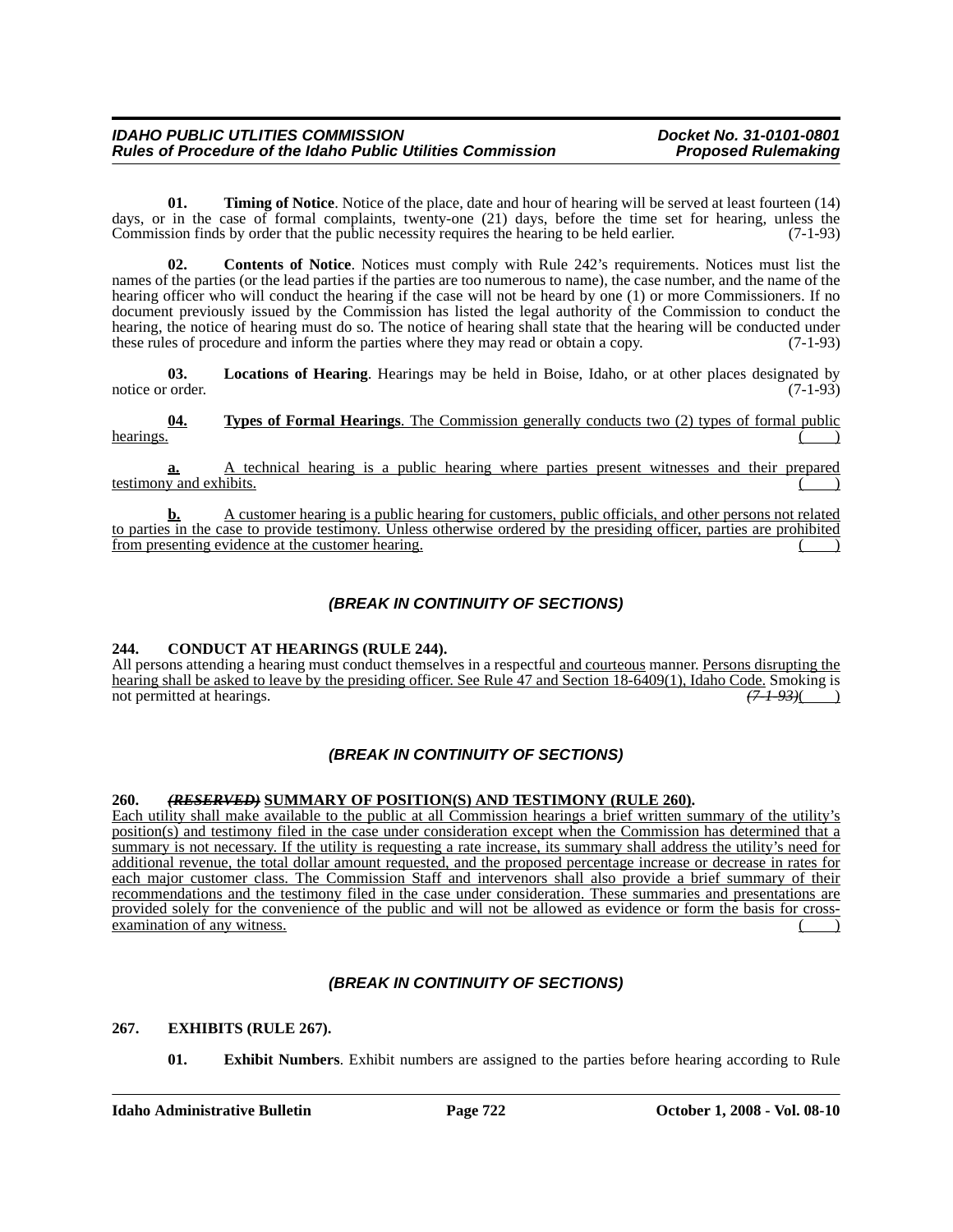230. (7-1-93)

**02. Form of Exhibits**. Public exhibits offered at hearing must ordinarily be typed or printed on eight and one-half by eleven inch  $(8\ 1/2" \times 11")$  white paper, except maps, charts, photographs and non-documentary exhibits may be introduced on the size or kind of paper customarily used for them. Exhibits that are trade secrets, confidential information or otherwise exempt from public review shall be printed on *any colored* yellow paper *other than white*. A copy of each documentary exhibit must be furnished to each party present, to the reporter, and to each Commissioner or hearing examiner, except for unusually bulky or voluminous exhibits that have previously been made available for the parties' inspection. Copies must be of good quality.  $(4-5-00)(\overline{\phantom{0}})$ made available for the parties' inspection. Copies must be of good quality.

**03. Timely Filing of Exhibits**. Exhibits offered as part of a party's direct case (except exhibits offered on redirect examination) must be timely filed. Exhibits filed pursuant to any order, notice or rule requiring their filing before hearing are timely filed. Otherwise, exhibits must be distributed or made available to all parties long enough before their introduction into evidence to allow the parties a reasonable opportunity to review them and to prepare to examine their substance, except those exhibits that update exhibits previously timely filed may be filed so long as fair opportunity is afforded other parties to examine the sponsoring witnesses about the updated material. (7-1-93)

**04. Objection -- Admission**. Exhibits identified at hearing are subject to appropriate and timely objection before the close of proceedings. Exhibits to which no objection is made are automatically admitted into evidence without motion of the sponsoring party. (7-1-93)

**05. Labeling of Exhibits**. All exhibits accompanying prepared testimony, exhibits introduced during direct examination of a party's witnesses, and, to the extent practicable, all other exhibits introduced at hearing must label the exhibit number, case number, party and witness sponsoring the exhibit, and any subdivisions within the exhibit, such as separate schedules or charts. Examples of labeling required by this rule are:

Exhibit No. 101 Exhibit No. 507 Case No. XXX-X-XX-XX Case No. XXX-X-XX-XX P. Engineer, Staff L.Accountant, ABC Company Schedule 1, p. 1 of 3

Exhibits prepared for the proceeding must contain this labelling on each page of the exhibit. Exhibits reproducing previously existing documents may contain a cover page with this labelling, but need not be labelled on each page.  $(7-1-93)$ 

**06. Sources for Exhibits**. Exhibits prepared from data in workpapers, answers to discovery, periodicals, reports or other documentable sources of information must contain a statement of sources. Examples of the statements of sources required by this rule are: (7-1-93)

P. Engineer, Workpapers -- Answer of XYZ Utility to First Tab A, pages 1 - 47 Production Request of ABC Company, Question 13

Moody's Public Utility -- XYZ Utility, FERC Form 1 (1993) Manual p. 402a 1993 Vol. 1, p. 606

Exhibits especially prepared for introduction into evidence in a proceeding (i.e., exhibits not otherwise prepared or in existence) should be descriptively titled to show their contents and purpose. (7-1-93) existence) should be descriptively titled to show their contents and purpose.

**07. Certain Exhibits Require Presiding Officer's Approval**. Neither motion pictures, slides, opaque projections, video tapes, audio tapes nor other materials not capable of duplication by still photograph or reproduction on paper shall be presented as exhibits without prior approval of the presiding officer. Writing, sketching and drawing on blackboards or other similar surfaces by witnesses presenting testimony do not constitute an exhibit or evidence in the proceeding unless the writing, sketching or drawing is reproduced, photographed, or otherwise preserved for the record.  $(7-1-93)$